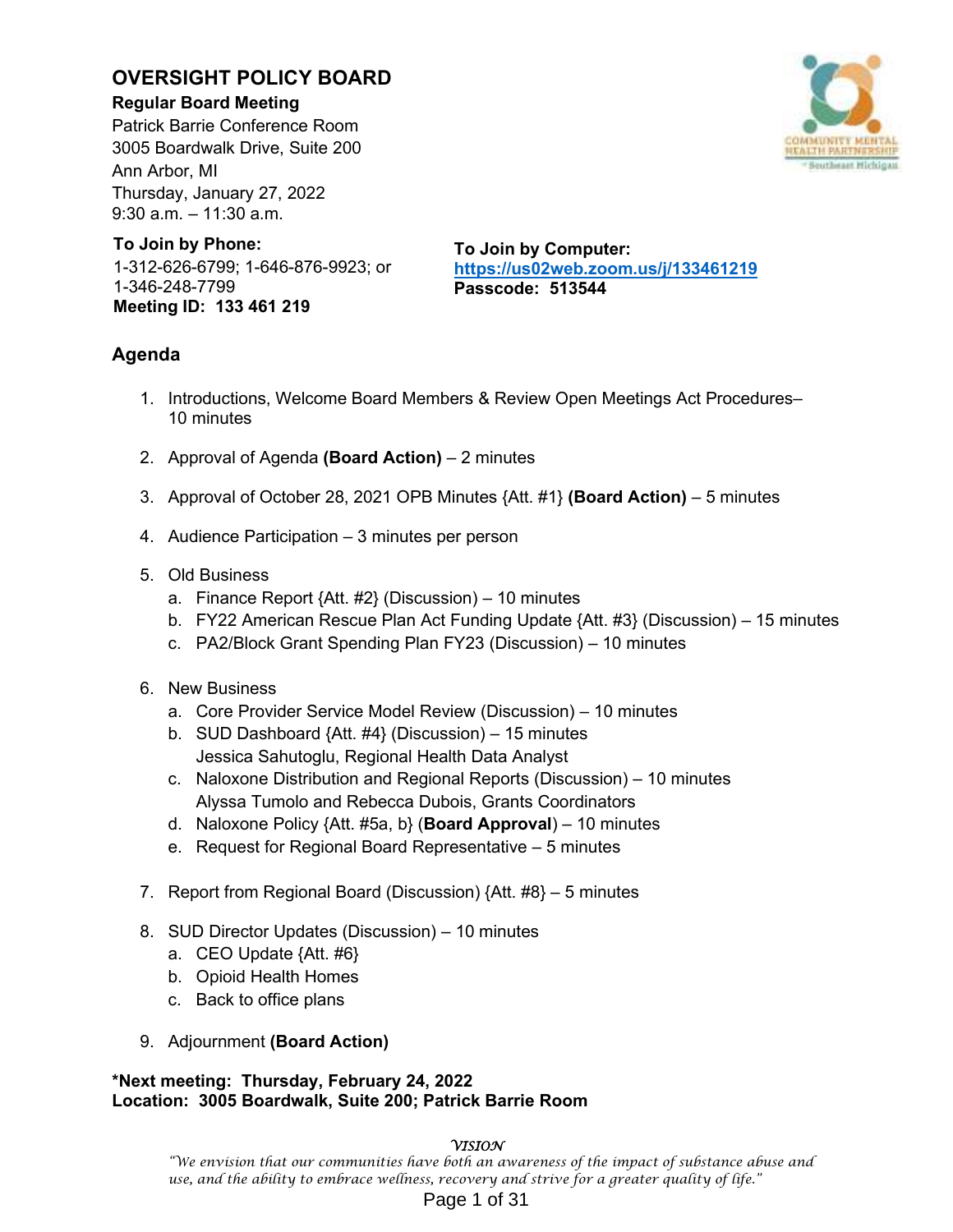

## **Oversight Policy Board Minutes October 28, 2021 Meeting held electronically via Zoom software**

| <b>Members Present:</b> | Mark Cochran (Monroe, MI), Kim Comerzan (Monroe, MI), Amy Fullerton |
|-------------------------|---------------------------------------------------------------------|
| (physical location)     | Lenawee County, MI), Ricky Jefferson (Ypsilanti Township, MI [non-  |
|                         | voting]), John Lapham (Nashville, TN), Susan Longsworth (Genoa      |
|                         | Township, MI), Molly Welch Marahar (Ann Arbor, MI), Dave Oblak (Ann |
|                         | Arbor, MI), Dave O'Dell (Monroe, MI), Ralph Tillotson (Adrian, MI), |
|                         | Monique Uzelac (Ypsilanti, MI), Tom Waldecker (Carlton, MI)         |
| <b>Members Absent:</b>  | Dianne McCormick, Frank Nagle, Carol Reader                         |
| Guests:                 |                                                                     |
| <b>Staff Present:</b>   | Stephannie Weary, James Colaianne, Nicole Adelman, Matt Berg, CJ    |
|                         | Witherow, Alyssa Tumolo, Rebecca DuBois, Danielle Brunk             |

Board Chair M. Cochran called the meeting to order at 9:32 a.m.

- 1. Roll Call Electronic quorum confirmed.
- 2. Approval of the Agenda **Motion by R. Tillotson, supported by J. Lapham, to approve the agenda Motion carried**  Voice vote, no nays
- 3. Approval of the September 23, 2021 Oversight Policy Board minutes **Motion by D. O'Dell, supported by J. Lapham, to approve the September 23, 2021 OPB minutes Motion carried**  Voice vote, no nays

4. Audience Participation

- 5. Old Business
	- a. Finance Report
		- M. Berg presented.
	- b. FY22 American Rescue Plan Act Funding Update
		- N. Adelman provided an overview.
		- N. Adelman will follow up with the state on whether SUD Health Homes allow for Opioid Health Homes.
		- The state is pushing SAMHSA for a 12/1 start-date.
		- OPB members should forward any programming thoughts and ideas to N. Adelman. Staff will put together a proposal to OROSC.
- 6. New Business
	- a. PA2 Request for Livingston Co. Engagement Center **Motion by S. Longsworth, supported by M. Uzelac, to approve \$50,000 in FY22 PA2 funds to Livingston County Community Mental Health Authority for the Livingston County Engagement Center Motion carried**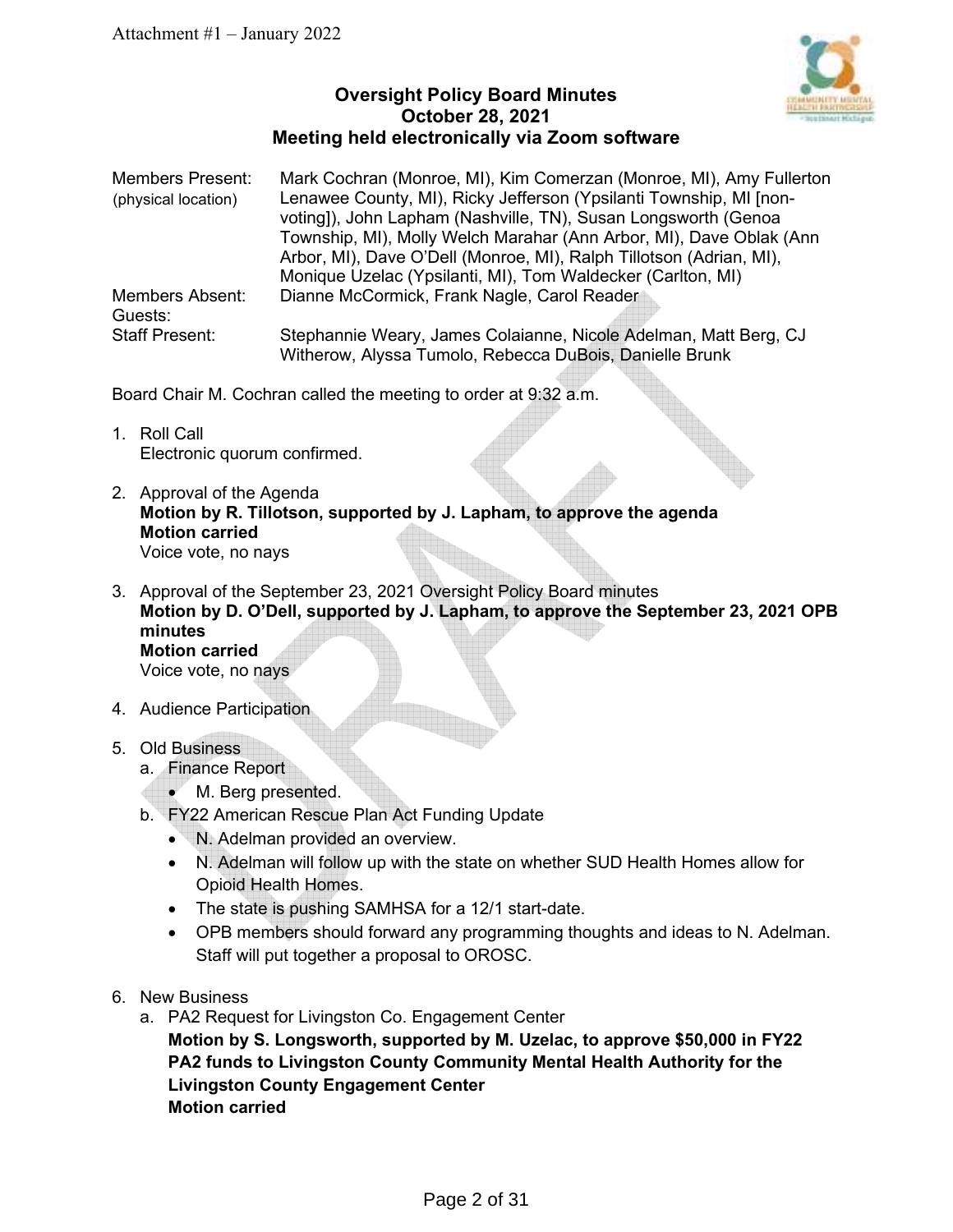## Vote

Yes: Cochran, Comerzan, Fullerton, Lapham, Longsworth, Welch Marahar, Oblak, O'Dell, Tillotson, Uzelac, Waldecker No:

Absent: McCormick, Nagle, Reader

Non-voting: Jefferson

- b. PA2 mini grant request
	- Request is for \$1k Monroe I Matter Summit.
	- N. Adelman has the authority to approve mini grants, but because of the region's PA2 struggles, OPB discussed status/plan for mini grants.
	- OPB agreed to continue with FY22 mini grants, suspend mini grants for FY23.
- c. Board Elections

## **Motion by T. Waldecker, supported by J. Lapham, to install the officer slate as listed below for FY22**

**Motion carried** 

| Chair             | <b>Mark Cochran</b>        |
|-------------------|----------------------------|
| <b>Vice Chair</b> | <b>Susan Longsworth</b>    |
| <b>Secretary</b>  | <b>Molly Welch Marahar</b> |

Vote

Yes: Cochran, Comerzan, Fullerton, Lapham, Longsworth, Welch Marahar, Oblak, O'Dell, Tillotson, Uzelac, Waldecker

No:

Absent: McCormick, Nagle, Reader

Non-voting: Jefferson

- There were no nominations from the floor.
- d. SUD Policy Updates
	- Last month, OPB requested that the ROC propose a more succinct term to replace the proposed "consumer/individual served" policy language.
	- After consulting with local recipients of service, ROC determined that "consumer/individual served" should be the consensus term for mental health policies and that SUD policies should use a different term, if preferred.

Motion by M. Welch Marahar, supported by S. Longsworth, to use the term "individual" in SUD policies to identify those who are receiving services

Motion carried

Vote

Yes: Cochran, Comerzan, Fullerton, Lapham, Longsworth, Welch Marahar, Oblak, O'Dell, Tillotson, Uzelac, Waldecker

No:

Absent: McCormick, Nagle, Reader

Non-voting: Jefferson

- OPB advised that "individual," "staff," "clinician," and other terms should be clearly defined in the policies.
- e. Open Meetings Act
	- Unless something changes in policy, public meetings will need to be conducted inperson again starting January 2022.
	- There will need to be a quorum in the room, including at least 1 person from each county. Per the Open Meetings Act, only board members present in the room are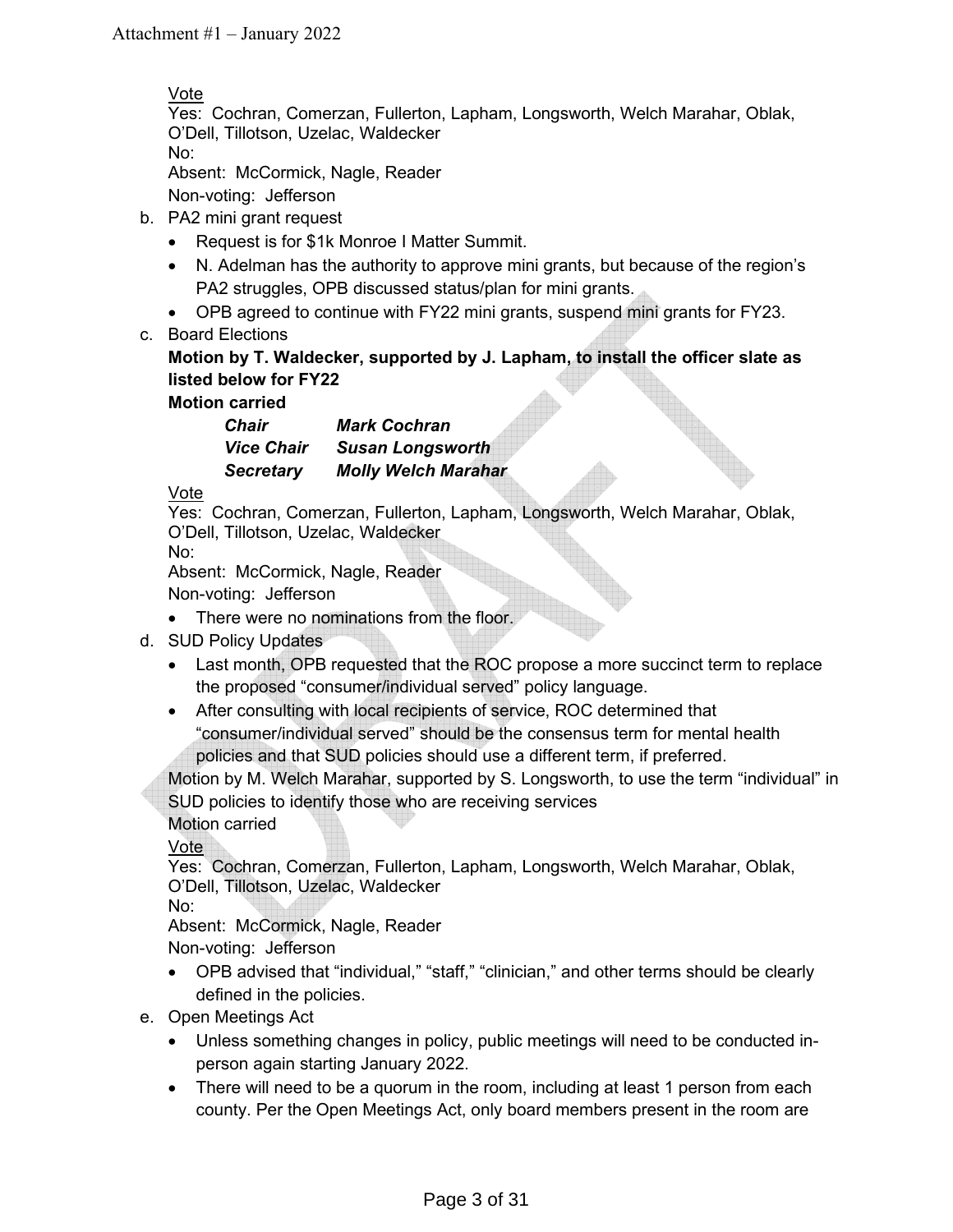allowed to vote. Remote meeting attendees will be able to contribute to discussion but will not be able to vote.

- Staff will join the meetings via Zoom to maintain social distancing.
- f. Relaunch of Opioid Prevention Media Campaign
	- Campaign was originally funded by the STR grant.
	- It was released when the pandemic began, so the effectiveness of it was probably impacted by COVID.
	- Staff was able to find some money in the SOR no-cost extension and COVID block grant, were able to spend around \$35k to re-release. Social media will primarily be used for this campaign.
- 7. Report from Regional Board
	- Minutes were included in the packet.
	- The board approved the pass-through of \$2.35/hr. premium pay for a number of services, includes detox and residential, for all 4 counties.
- 8. SUD Director Updates
	- a. CEO Update {Att. #7}
		- CEO Report was included in the packet.
		- The Shirkey bill will move out of the senate subcommittee, which likely. The house bill isn't released from committee yet.
		- M. Welch Marahar expressed concern for transition options for SUD services, if needed. J. Colaianne noted that conversations have been happening at ROC and at the state PIHP level.
	- b. Staffing Update
		- Th SUD team is now fully staffed. Newest 2 staff members: SUD Program Coordinator Danielle Brunk and Veteran Peer Support Specialist Bob Bull.
	- c. Back to office plans
		- Leadership's decision-making is data-driven with the intention of safety for staff.
		- The office was scheduled to be reopened in a limited capacity on Monday 11/1, but Leadership has decided to push that back to 11/15, at which point there will be
		- limited staff in the office and the office will remain closed to the public.
	- d. Return of SUD Dashboard
		- The SUD dashboard will begin to be presented at OPB meetings again, with a goal of starting in January.

## 9. Adjournment

## **Motion by M. Uzelac, supported by M. Welch Marahar, to adjourn the meeting Motion carried**

Voice vote, no nays

• Neeting adjourned at 10:48 a.m.

**\*Next meeting: Thursday, December 2, 2021 Location TBD: Zoom or 3005 Boardwalk, Suite 200; Patrick Barrie Room**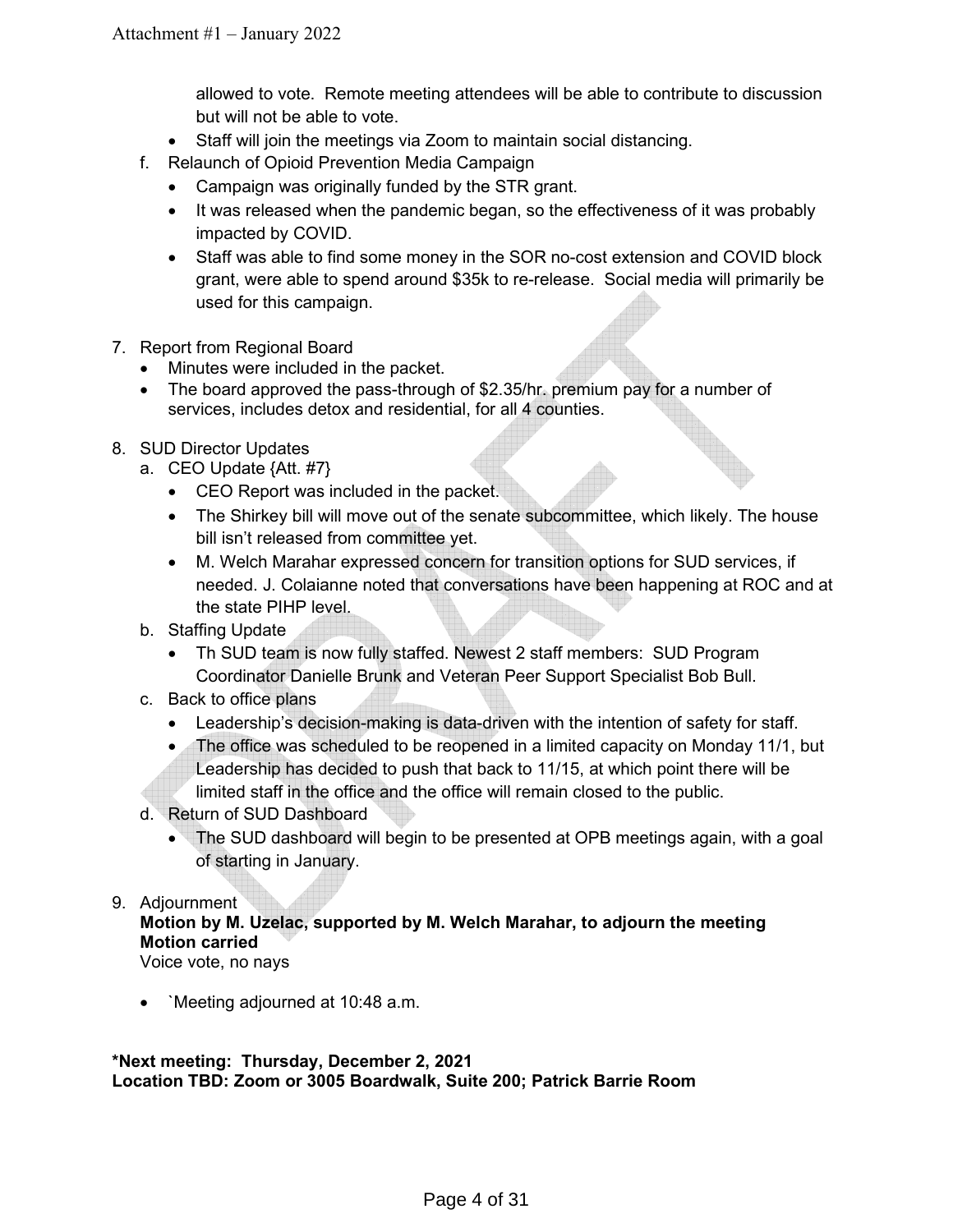#### **Community Mental Health Partnership Of Southeast Michigan SUD SUMMARY OF REVENUE AND EXPENSE BY FUND November 2021 FYTD**

| <b>Summary Of Revenue &amp; Expense</b> |                 |                         |      |                       |                   |    |                      |         |                          |      |                      |          |                   |
|-----------------------------------------|-----------------|-------------------------|------|-----------------------|-------------------|----|----------------------|---------|--------------------------|------|----------------------|----------|-------------------|
|                                         |                 |                         |      | <b>Funding Source</b> |                   |    |                      |         |                          |      | <b>Total Funding</b> |          | <b>FY20</b>       |
|                                         | <b>Medicaid</b> | <b>Healthy Michigan</b> |      | <b>Block Grants</b>   | SOR <sub>II</sub> |    | <b>Gambling Prev</b> | SUD-PA2 |                          |      | <b>Sources</b>       |          | <b>YTD-Closed</b> |
| <b>Revenues</b>                         |                 |                         |      |                       |                   |    |                      |         |                          |      |                      |          |                   |
| Funding From MDHHS                      | 594,896         | 1,711,493               |      | 462,960               | 89,192            |    | 3,657                |         |                          |      | 2,862,199            | <b>S</b> | 2,430,497         |
| PA2/COBO Tax Funding Current Year       |                 |                         |      |                       |                   |    |                      |         |                          |      |                      |          |                   |
| PA2/COBO Reserve Utilization            |                 |                         |      |                       |                   |    |                      |         |                          |      |                      |          |                   |
| Other (transfer to ISF)                 |                 |                         |      |                       |                   |    |                      |         |                          |      |                      |          |                   |
| <b>Total Revenues</b>                   | 594,896         | 1,711,493<br>\$         | - \$ | 462,960               | \$<br>89,192      | s. | 3,657                | Ŝ.      |                          |      | 2,862,199            | \$       | 2,430,497         |
| <b>Expenses</b>                         |                 |                         |      |                       |                   |    |                      |         |                          |      |                      |          |                   |
| Funding for County SUD Programs         |                 |                         |      |                       |                   |    |                      |         |                          |      |                      |          |                   |
| <b>CMHPSM</b>                           |                 |                         |      |                       | 90,318            |    | 10,628               |         |                          |      | 100,946              |          | 2,167             |
| Lenawee                                 | 65,210          | 171,180                 |      | 100,522               |                   |    |                      |         | 28,206                   |      | 365,118              |          | 273,085           |
| Livingston                              | 36,646          | 123,442                 |      | 75,503                |                   |    |                      |         | 51,189                   |      | 286,780              |          | 272,258           |
| Monroe                                  | 70,330          | 157,705                 |      | 99,107                |                   |    |                      |         | 30,498                   |      | 357,641              |          | 336,597           |
| Washtenaw                               | 139,678         | 505,415                 |      | 122,071               |                   |    |                      |         | 79,930                   |      | 847,094              |          | 974,727           |
| <b>Total SUD Expenses</b>               | 311,864         | 957,742<br>\$           | -S.  | 397,204               | \$<br>90,318      | \$ | 10,628               | S.      | 189,823                  | s.   | 1,957,579            | -\$      | 1,858,834         |
| Administrative Cost Allocation          | 48,218          | 146,577                 |      | 60,396                |                   |    |                      |         | $\overline{\phantom{a}}$ | - \$ | 255,191              | -\$      | 326,214           |
| <b>Total Expenses</b>                   | 360,082         | 1,104,319               |      | 457,600               | 90,318            |    | 10,628               |         | 189,823                  |      | 2,212,770            | <b>S</b> | 2,185,048         |
|                                         |                 |                         |      |                       |                   |    |                      |         |                          |      |                      |          |                   |
| Revenues Over/(Under) Expenses          | 234,814.61      | 607.175                 |      | 5,360                 | (1, 126)          | S. | (6, 971)             |         | (189, 823)               |      | 649,429              | <b>S</b> | 245,449           |





| FY 2022 PA2 Budget     | Revenues                | Expenditures         | Revenues<br>Over/(Under)<br>Expenses |                 |
|------------------------|-------------------------|----------------------|--------------------------------------|-----------------|
| PA2 by County          |                         |                      |                                      |                 |
| Lenawee                | 171,327                 | 518,553              | (347, 226)                           |                 |
| Livingston             | 523,560                 | 722,268              | (198, 708)                           |                 |
| Monroe                 | 385,980                 | 455,111              | (69, 131)                            |                 |
| Washtenaw              | 919,133                 | 1,518,459            | (599,327)                            |                 |
|                        |                         |                      |                                      |                 |
| Totals                 | 2.000.000               | \$<br>3,214,391      | \$<br>(1, 214, 391)                  |                 |
|                        |                         |                      |                                      | <b>FY 21 YE</b> |
|                        | <b>FY 22 Beginning</b>  | <b>FY22 Budgeted</b> | <b>FY22 Projected</b>                | Over/(Under)    |
| <b>Unallocated PA2</b> | <b>Balance (Prelim)</b> | <b>Utilization</b>   | <b>Ending Balance</b>                | Expenses        |
| Lenawee                | 524,050                 | (347, 226)           | 176,824                              | (199, 668)      |
| Livingston             | 3.741.037               | (198.708)            | 3,542,328                            | 93,773          |
| <b>Monroe</b>          | 303,906                 | (69, 131)            | 234,775                              | (125, 039)      |
| Washtenaw              | 1,621,374               | (599, 327)           | 1,022,048                            | (418, 078)      |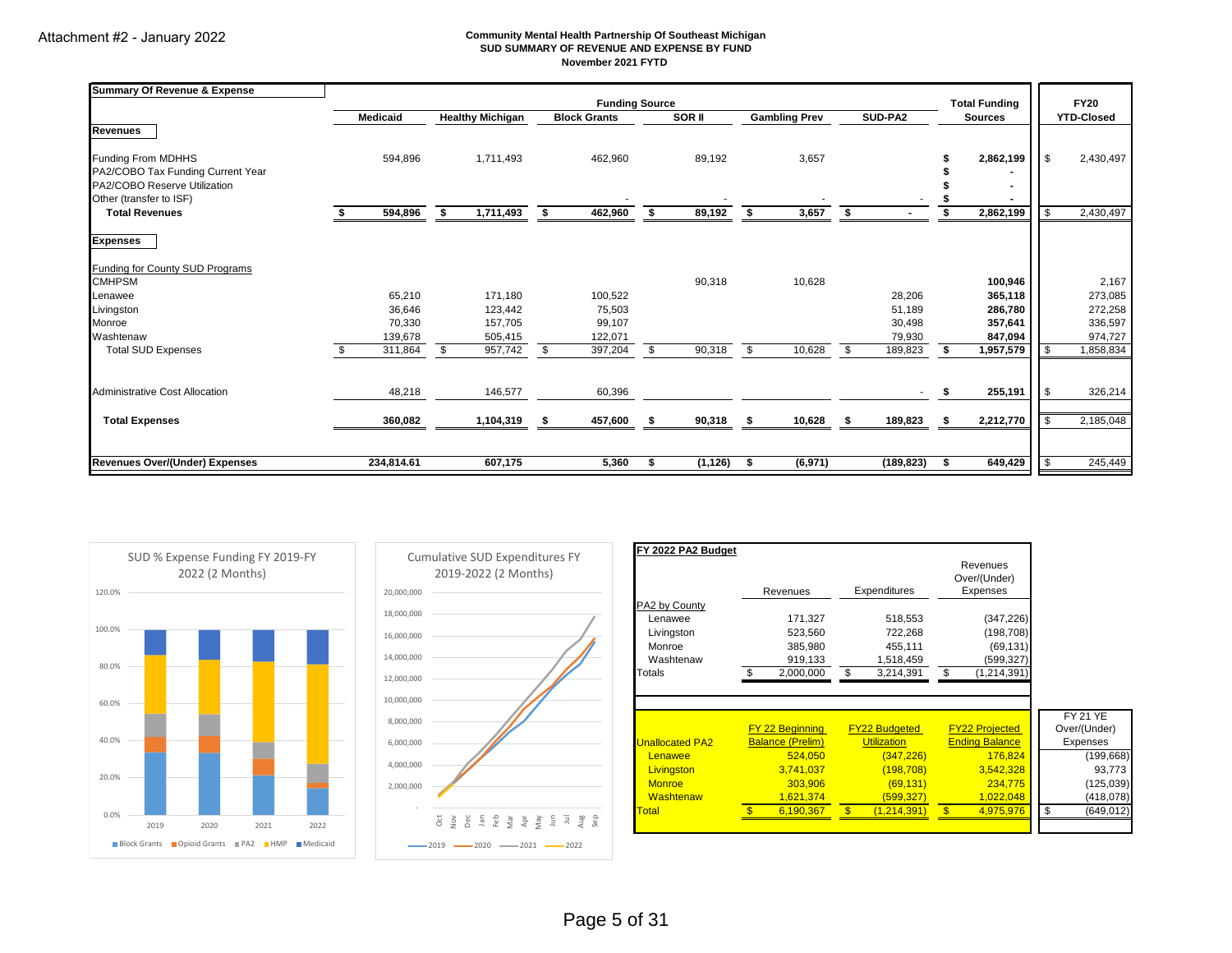## **SABG Supplemental – ARPA from OROSC**

## **CMHPSM Region 6 Allocation**

| Prev.     | <b>Activity</b>                                                                                                                                                                               | <b>Available per</b> | <b>Amount</b>    | <b>Amount</b>    | <b>Project Ideas</b>                                                                                                                                                                              | County/Amt                                                                               |
|-----------|-----------------------------------------------------------------------------------------------------------------------------------------------------------------------------------------------|----------------------|------------------|------------------|---------------------------------------------------------------------------------------------------------------------------------------------------------------------------------------------------|------------------------------------------------------------------------------------------|
|           |                                                                                                                                                                                               | PIHP/year            | <b>Requested</b> | <b>Allocated</b> |                                                                                                                                                                                                   |                                                                                          |
|           | <b>Student Assistance</b><br>Programming-<br>Alternatives to<br>suspension for<br>substance use (PFL 420,<br>Teen Intervene etc.)                                                             | \$100,000            | \$100,000        | \$50,000         | Potential<br>partnership<br>with Student<br>Advocacy<br>Center and<br>Corner Health<br>$Center -$<br>Corner<br>interested;<br>deciding next<br>week                                               | Wash<br>\$50k?                                                                           |
|           |                                                                                                                                                                                               |                      |                  |                  | Per Kathryn,<br>could ask<br><b>B&amp;G Club</b>                                                                                                                                                  | Len<br>\$50k?                                                                            |
|           |                                                                                                                                                                                               |                      |                  |                  | Or Monroe?<br><b>At Coalition</b><br>principals<br>reported<br>suspensions<br>for vaping                                                                                                          | Monroe<br>50k?                                                                           |
|           | Evidence-Based<br>Program/Practice<br>provision to include<br>program<br>training/fidelity for<br>diverse priority areas<br>and populations<br>determined by<br>community needs<br>assessment | \$119,060            | \$119,060        | \$119,060        | St. Joe Project<br>SUCCESS in<br>Dexter and<br>Chelsea                                                                                                                                            | Wash<br>\$119,060;<br>only able to<br>use \$67,800<br>for year 1<br>due to late<br>start |
| <b>Tx</b> | Staffing support: same<br>day appointments for<br>OTP, WM, Residential                                                                                                                        | \$50,000             | \$50,000         | \$50,000         | Possible<br>funding for at<br>least one<br>residential<br>and one WM<br>provider;<br>could also<br>support an<br>OTP; emailed<br><b>WM</b><br>providers;<br>received 2<br>requests<br>from out of |                                                                                          |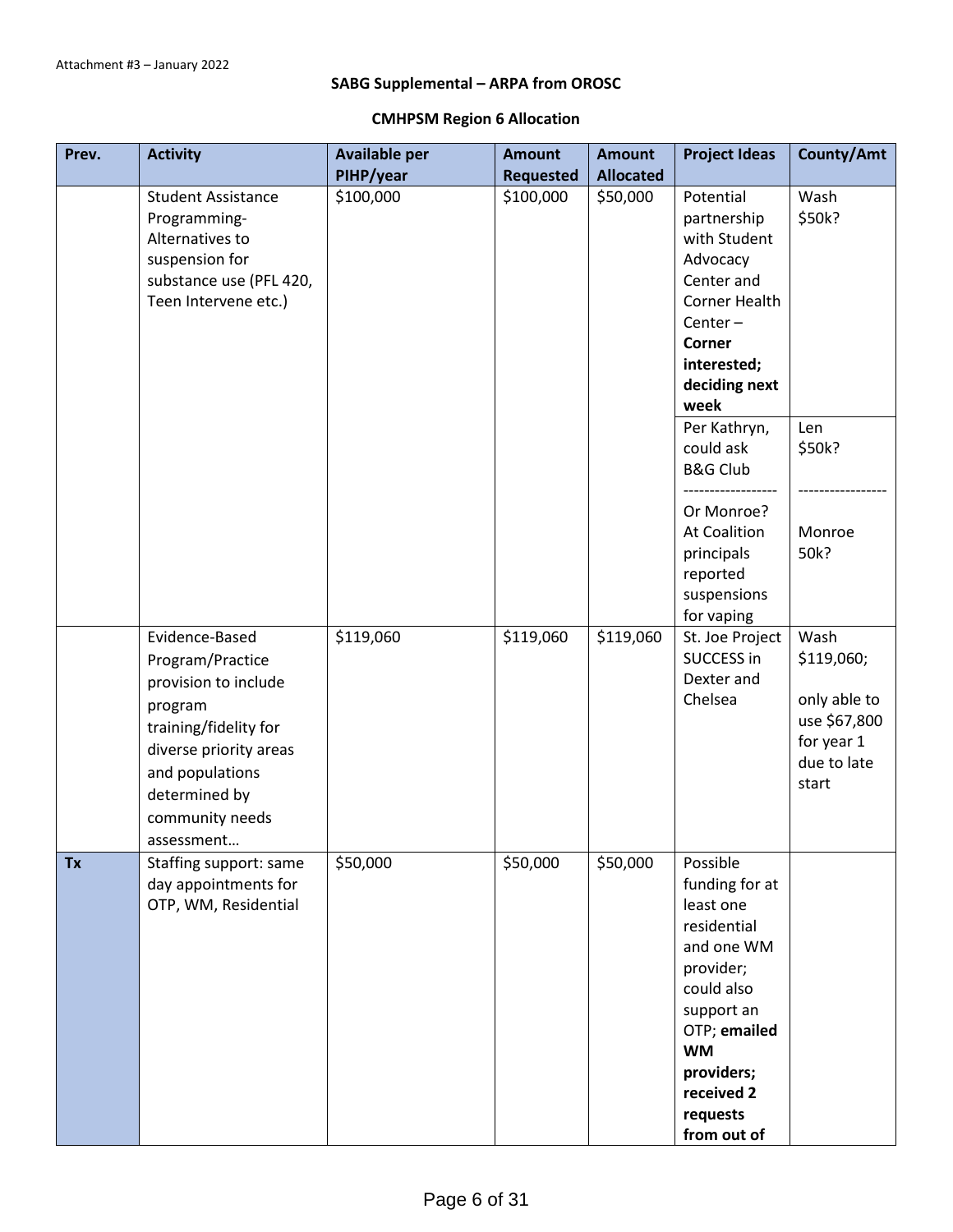|                                                                                                                                                                                           |                                                                                 |           |                                          | region<br>providers                                                                                                                                                                                                                                                          |                                       |
|-------------------------------------------------------------------------------------------------------------------------------------------------------------------------------------------|---------------------------------------------------------------------------------|-----------|------------------------------------------|------------------------------------------------------------------------------------------------------------------------------------------------------------------------------------------------------------------------------------------------------------------------------|---------------------------------------|
| <b>SUD Health Home</b><br>maintenance                                                                                                                                                     | \$10,000                                                                        | \$10,000  | \$0                                      | <b>State</b><br>deferred<br>because we<br>are not<br>currently<br>implementing<br><b>SUD Health</b><br>Home                                                                                                                                                                  |                                       |
| <b>Accessing Behavioral</b><br><b>Health for African</b><br>American and other<br>disparate populations -<br>utilizing anchor<br>institutions for<br>connections to provider<br>services. | \$100,000/community<br>$-$ *10 communities in<br>total for duration of<br>grant | \$100,000 | \$100,000;<br>\$25k/one<br>per<br>county | Lenawee -<br>Migrant<br>Resource<br>Council<br>Community<br>Action<br>Agency* -<br>have<br>arranged for<br>migrant<br>camps-Clint<br>Brueger; Boys<br>and Girls Club<br>applied;<br>could give<br>Lenawee 2<br>Washtenaw<br>Co-meeting<br>with Wash Co<br><b>Health Dept</b> | Len<br>$$25k - $50k$<br>Wash<br>\$25k |
|                                                                                                                                                                                           |                                                                                 |           |                                          | connection<br>Liv declined                                                                                                                                                                                                                                                   | \$0                                   |
|                                                                                                                                                                                           |                                                                                 |           |                                          | <b>MCOP</b><br>applied, but<br>not<br>necessarily an<br>anchor inst.                                                                                                                                                                                                         | Monroe<br>\$25k                       |
| Telehealth Technology -<br>provider updates to<br>make telehealth more<br>accessible - year 1 only                                                                                        | \$75,000                                                                        | \$75,000  | \$75,000                                 | Will work<br>with<br>providers to<br>identify<br>specific needs<br>across region;<br>Is prevention<br>allowed?;<br>Workit<br><b>Health may</b><br>make most<br>sense as<br>they're                                                                                           |                                       |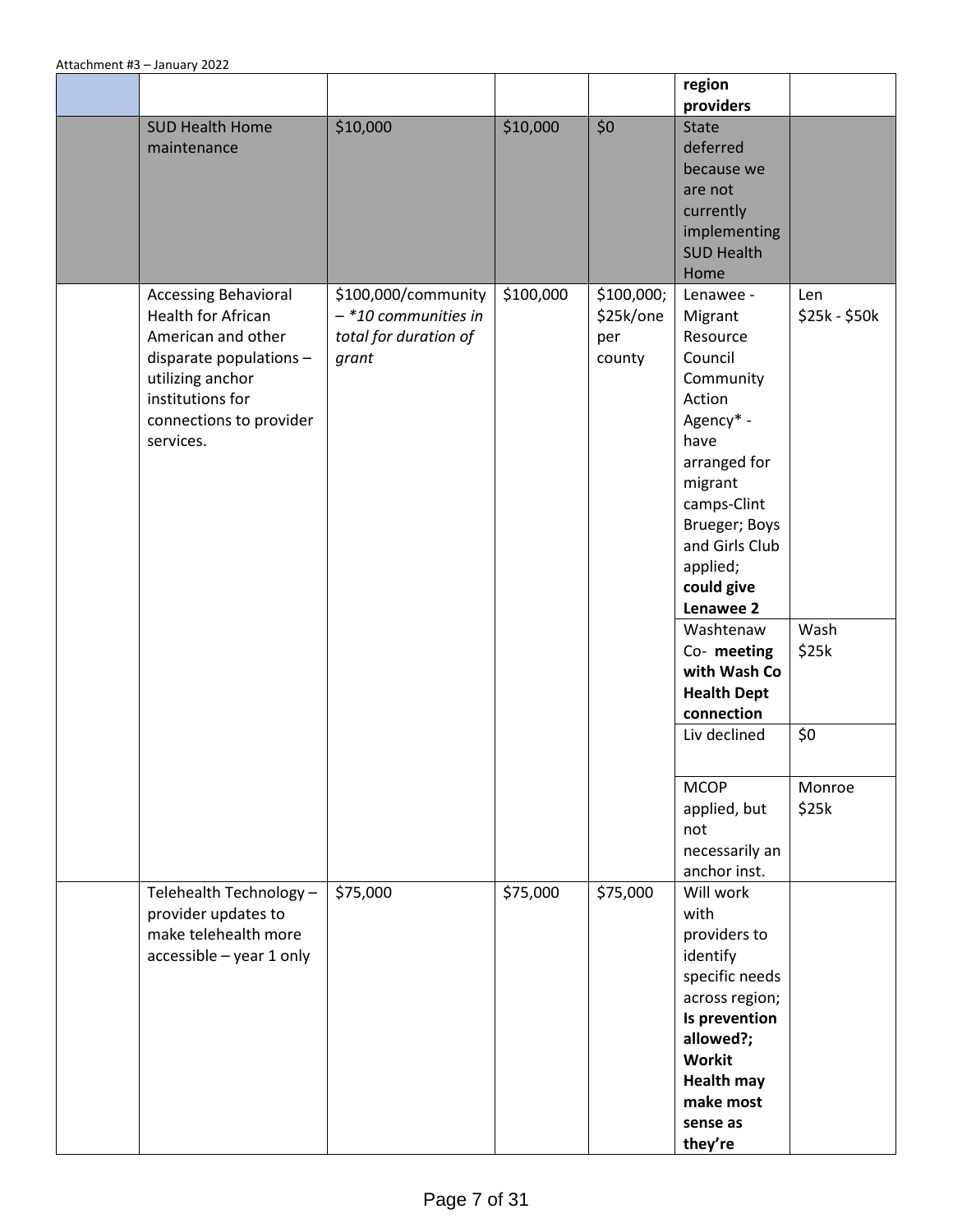|                 |                                                                                                                                                         |                                                  |           |                                                           | completely<br>telehealth                                                                                                                                           |                                           |
|-----------------|---------------------------------------------------------------------------------------------------------------------------------------------------------|--------------------------------------------------|-----------|-----------------------------------------------------------|--------------------------------------------------------------------------------------------------------------------------------------------------------------------|-------------------------------------------|
|                 | Telehealth Hubs in the<br>community - allow<br>individuals without<br>reliable access a<br>community space to<br>participate in telehealth<br>sessions. | \$50,000                                         | \$50,000  | \$50,000                                                  | MCOP;<br>Workit<br>Health? Boys<br>and Girls<br>Club?;                                                                                                             |                                           |
| <b>Recovery</b> | Prosocial Activities for<br>youth in recovery or<br>misusing substances                                                                                 | \$7,500                                          | \$7,500   | \$7,500                                                   | Ozone<br>House?<br>(WRAP<br>declined)<br>Liv - Youth<br>Connect                                                                                                    | $Wash -$<br>\$1,875<br>$Liv -$<br>\$1,875 |
|                 |                                                                                                                                                         |                                                  |           |                                                           | Boys and Girls<br>Club?<br>MCOP? (RAW<br>declined)                                                                                                                 | $Len -$<br>\$1,875<br>Mon-<br>\$1,875     |
|                 | Youth Community<br>Centers - funding for 2<br>available each year                                                                                       | \$350,000                                        | \$350,000 | \$350,000                                                 | Monroe<br>County<br>Opportunity<br>Program $-1$<br>year only<br>with carry<br>forward and<br>possible<br>additional<br>years if other<br>regions don't<br>want it. | Monroe<br>\$350,000                       |
|                 | Individualized<br>Placement and Support                                                                                                                 | \$25,000 - if every<br>region were<br>interested | \$25,000  | \$25,000                                                  | Will work<br>with<br>providers to<br>determine<br>how to<br>provide<br>Employment<br>assistance                                                                    |                                           |
|                 | Collegiate Recovery<br>Programs - support for<br>peer recovery services,<br>training, development<br>of additional programs<br>(up to 10 programs in    | \$25,000/CRP                                     | \$100,000 | \$25,000<br>*this is<br>intended<br>for one<br><b>CRP</b> | Possible<br>Adrian<br>College and<br>Sienna<br>Heights<br>partnership                                                                                              | Len<br>\$25k?                             |
|                 | total)                                                                                                                                                  |                                                  |           |                                                           | If not above,<br>WCC has one<br>but needs<br>more funding                                                                                                          | Wash<br>\$25k?                            |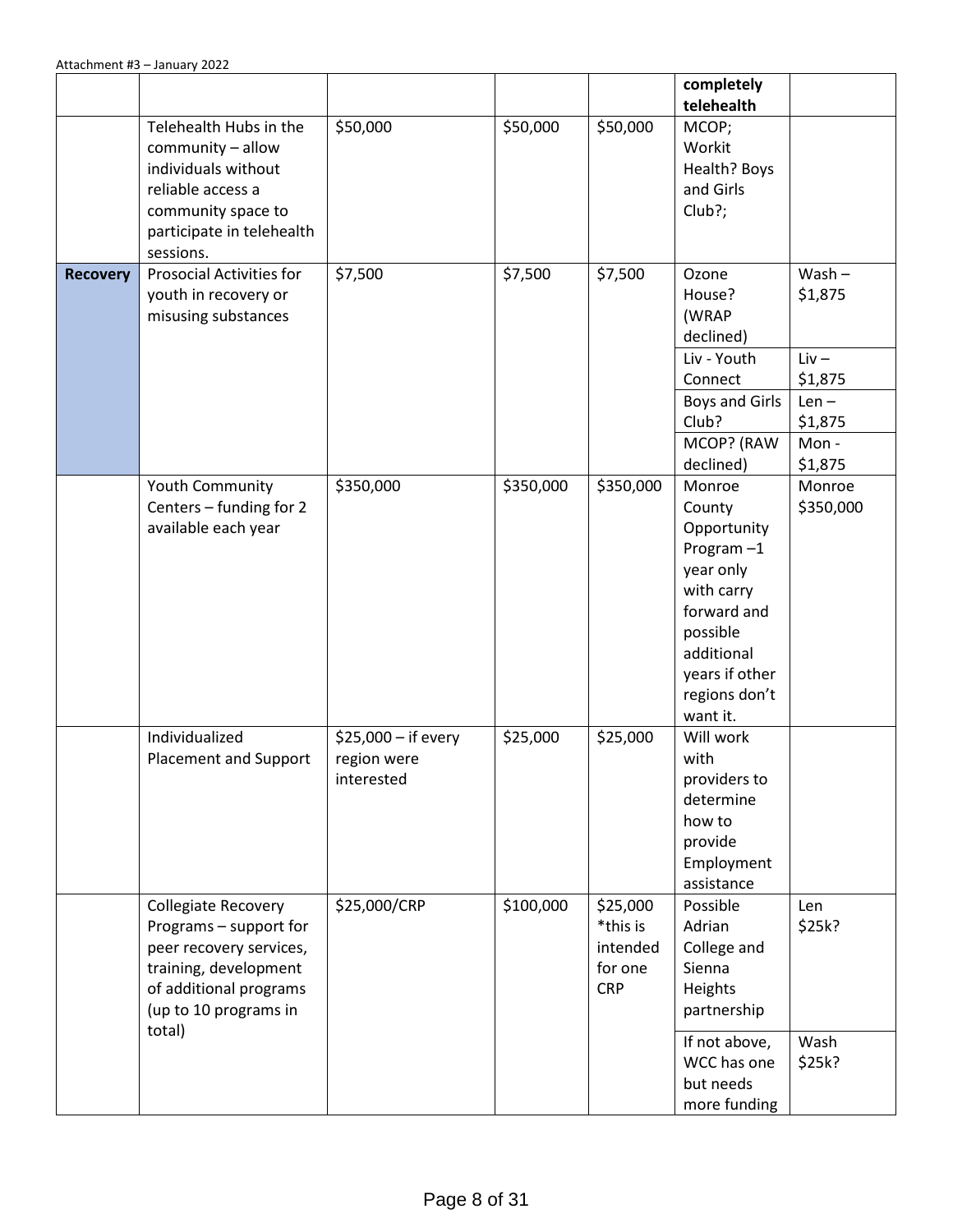| <b>Recovery Community</b><br>Organization<br>development                                                    | Up to 4<br>organizations/year -<br>\$150,000 | \$150,000 | \$0       | <b>State</b><br>deferred our<br>request since<br>we already                                                                                  |                                     |
|-------------------------------------------------------------------------------------------------------------|----------------------------------------------|-----------|-----------|----------------------------------------------------------------------------------------------------------------------------------------------|-------------------------------------|
|                                                                                                             |                                              |           |           | have RCOs.                                                                                                                                   |                                     |
| <b>Recovery Support</b><br>Services to special<br>populations: older<br>adults, WSS, youth,<br>incarcerated | \$75,000                                     | \$368,971 | \$75,000  | Actual need<br>for requests<br>for RSS<br>programs;<br>understand<br>can only<br>happen if<br>other regions<br>don't use all<br>this funding | Monroe-<br><b>CCSEM</b><br>\$75,000 |
| <b>Recovery Housing</b>                                                                                     | \$100,000                                    | \$100,000 | \$100,000 | Ideas include<br>Ty's House in<br>Monroe;<br>maybe<br>Paula's<br>House; RAIL;<br>could be any<br>of the above<br>getting PA2                 | Monroe,<br>possibly<br>Livingston   |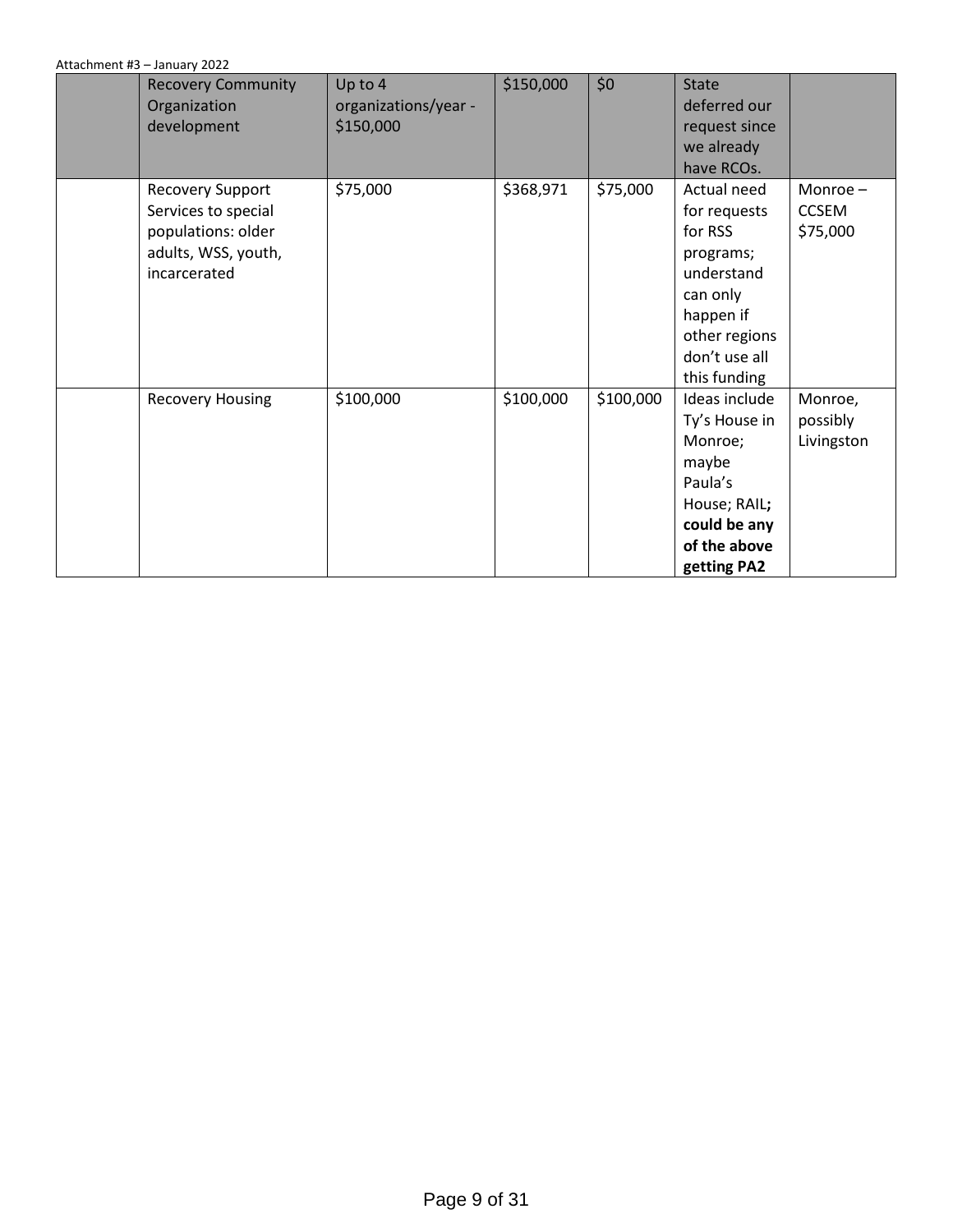## **SUD Dashboard Overview**

Our new SUD Dashboard will be presented at the OPB meeting on January 27th by Jessica Sahutoglu, CMHPSM Regional Health Data Analyst. She will go more in depth into the actual dashboard and the metrics we are tracking across the region to help us better understand important aspects of SUD services. The following is a preview of a few charts that will be presented so you can get an idea of what you will see.

These two graphs show the percent of individuals who receive a service within 14 days of their request for services (2SUD); and the percent of individuals who receive a follow-up service within 7 days of being discharged from detox (4SUD). They are broken out by quarter and by county. The green dotted line is a target we hope providers can reach or surpass.

# 2SUD: Percent receiving service within 14 days of request, by Qtr and County



# 4SUD: Percent receiving follow-up service within 7 days of detox discharge, by Qtr and County

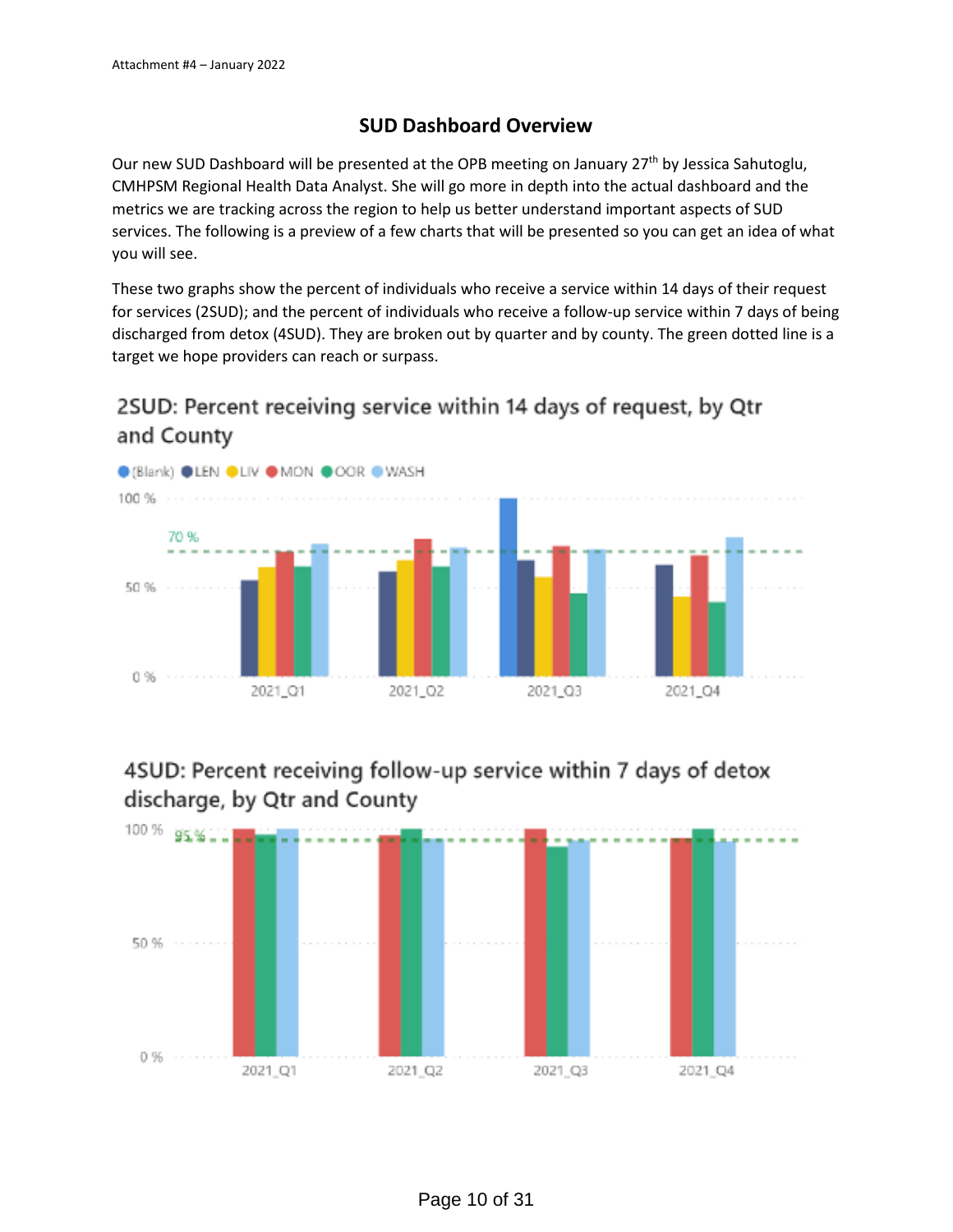These graphs show discharges overall; discharges with decreased frequency of use; and discharges for individuals whose Stage of Change was maintained or improved. These are all also broken down by quarter and by county.



Discharges with Reduced Freq of Use by Qtr and County



## Discharges with improved/maintained Stage of Change by Qtr and County

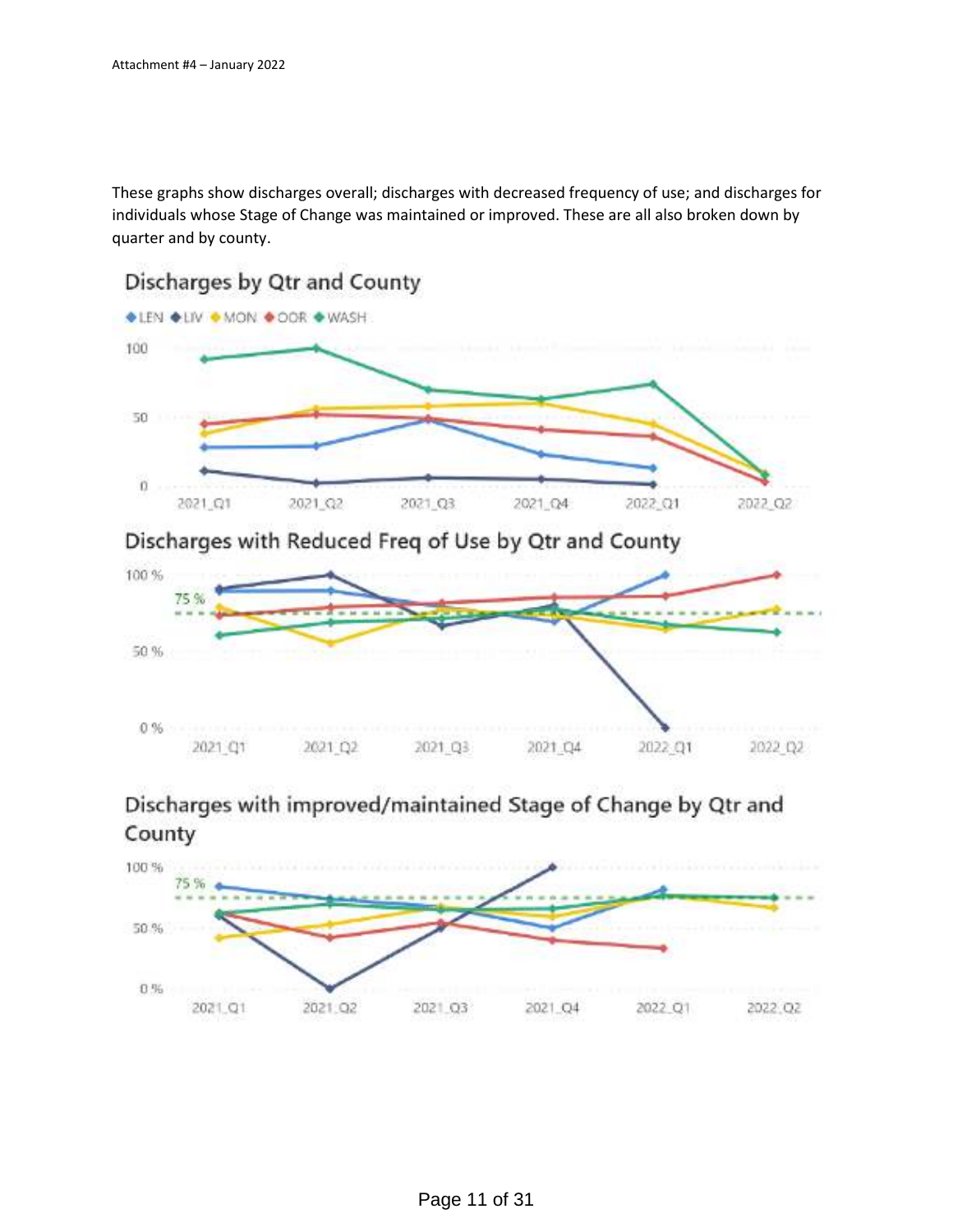| <b>Community Mental Health Partnership</b>                   | <b>Policy</b>                                |
|--------------------------------------------------------------|----------------------------------------------|
| of Southeast Michigan/PIHP                                   | <b>Regional Naloxone Overdose Rescue Kit</b> |
|                                                              | <b>Distribution and Utilization</b>          |
| <b>Department: SUD</b>                                       | Local Policy Number (if used)                |
| <b>Author: Nicole Adelman</b>                                |                                              |
| <b>Oversight Policy Board</b><br><b>Approval Date</b><br>TBD | <b>Implementation Date</b><br>TBD            |
|                                                              |                                              |

#### **I. PURPOSE**

To reduce fatal opioid overdoses by allowing the distribution of Community Mental Health Partnership of Southeast Michigan (CMHPSM) funded Naloxone Overdose Rescue Kits by regional law enforcement agencies, first responders, crisis staff and other authorized individuals, as well as trained community members.

#### **II. REVISION HISTORY**

| <b>DATE</b> | REV. NO. | <b>MODIFICATION</b>                     |
|-------------|----------|-----------------------------------------|
| 12-2018     |          |                                         |
| 4-2019      | 2.0      | Language<br>changes/updates/attachments |
|             |          |                                         |
| 0511-2021   | 3.0      | Policy updates/attachment updates       |

#### **III. APPLICATION**

This policy applies to all staff and contractual organizations receiving any funding directly or sub-contractually, within the provider network of the CMHPSM**,** and any first responders, including community laypeople, who will be administering naloxone that are not under contract or in the provider network to utilize the CMHPSM issued Naloxone Overdose Rescue Kits.

#### **IV. DEFINITIONS**

Approved Training: Training on administration of naloxone that is provided by a CMHPSM authorized agency; Designated Law Enforcement Training Department in conjunction with Medical Personnel; Hospital; Health Department personnel or Michigan Department of Health and Human Services Designated Trainers, and any trainer within the community who received "Train the Trainer" instruction. Training should include experiential hands onhands-on practice with the naloxone administration device and practice mannequin if possible when possible. The use of virtual training or virtual training platforms by trained trainers needs prior approval before implementation by CMHPSM trainers and/or CMHPSM staff.

Naloxone Policy Updated -0511/2021 Page 1 of **8**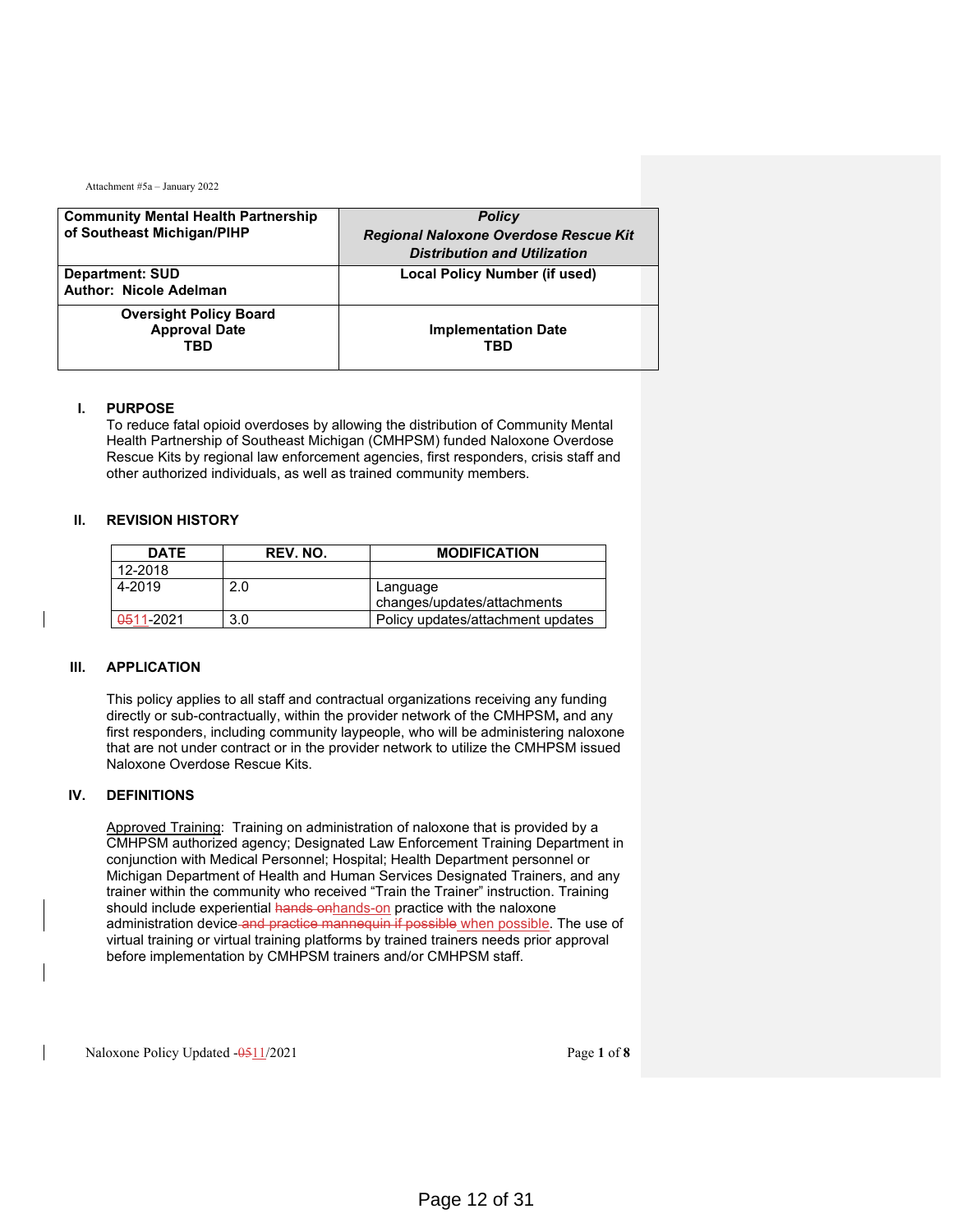Community Mental Health Partnership of Southeast Michigan (CMHPSM): The Regional Entity that serves as the PIHP for Lenawee, Livingston, Monroe and Washtenaw for mental health, developmental disabilities, and substance use disorder services.

Community Mental Health Services Program (CMHSP): A program operated under chapter 2 of the Mental Health Code as a county community mental health agency, a community mental health authority, or a community mental health organization.

Crisis Staff: Any staff assigned to a crisis response team/program within a CMHSP or substance use disorder (SUD) provider network who is involved in urgent/emergent responding to individuals engaged in using opioids and who are at risk of an overdose. This pertains to mobile outreach and crisis teams within the CMHSP, Regional Engagement Centers, emergency shelters, etc.

Opioid**:** A drug that is derived from the opium poppy or made synthetically. Opioids are narcotic sedatives that depress activity of the central nervous system, reduce pain, and induce sleep. First Responders oftenResponders often encounter opioids in the form of morphine, methadone, codeine, heroin, fentanyl, oxycodone and hydrocodone.

Naloxone**:** An opioid antagonist that can be used to counter the effects of an opioid overdose. Specifically, it can displace opioids from the receptors in the brain that control the central nervous system and respiratory system. It is marketed under various trademarks including, "Narcan." *Naloxone is only effective if administered to an individual who has opioids in their body.* 

Naloxone Overdose Rescue Kit: A kit containing one box of Narcan® Nasal Spray (containing two doses of naloxone intranasal 4mg each) one pair of latex free gloves, one-way valve breathing barrier, naloxone use reporting form, instructional brochures, and other items and local resource information as applicable.

Prescription Label: A label that denotes the CMHPSM address, name of recipient agency, organization, event or individual; date of distribution; expiration date of the medication; sig notation, and prescriber name and address.

Regional Entity: The entity established under section 204b of the Michigan Mental Health Code to provide specialty services and supports.

Responder: Any individual authorized to utilize a CMHPSM Naloxone Overdose Rescue Kit *who has completed an approved training*.

State Portal: Online portal for obtainment of naloxone which is made available to organizations through the MDHHS website.

Substance Use Disorder (SUD) Core Provider: A local provider of substance use services utilizing the ROSC Model that **provides for and/or** coordinates all levels of care for clients with substance use disorders.

**Formatted:** Strikethrough, Highlight

Naloxone Policy Updated -0511/2021 Page 2 of **8**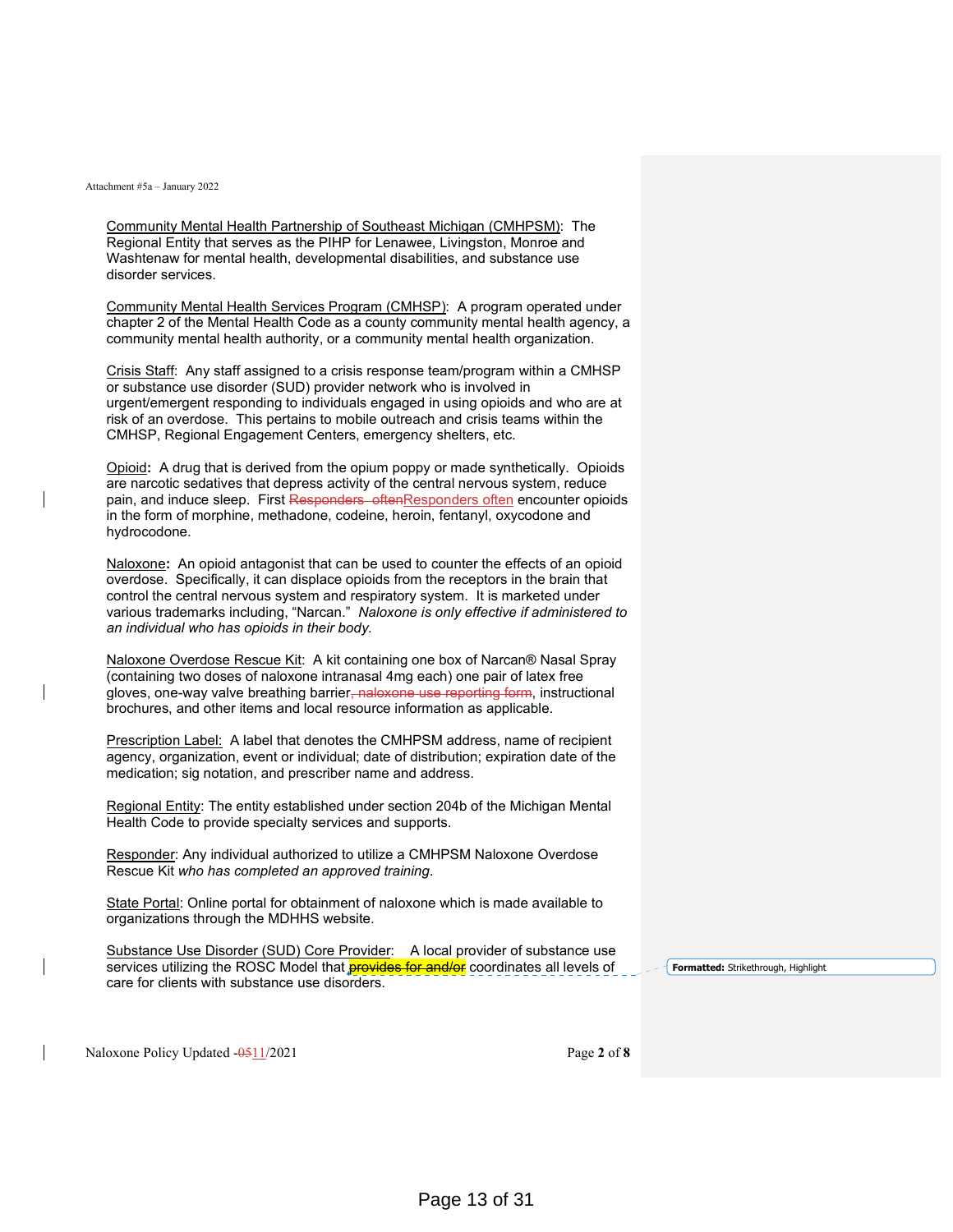Universal Precautions**:** An approach to infection control to treat all human blood and certain human body fluids as if they were known to be infectious for HIV,  $H\rightarrow W$ and other blood borne pathogens

#### **V. POLICY**

Through the authorization of a prescriber's standing order (Exhibit A), only appropriately trained individuals are authorized to utilize CMHPSM funded Naloxone Overdose Rescue Kits in an attempt to respond to an individual presenting with an apparent opioid overdose. Tracking of distribution will be maintained by CMHPSM staff via an electronic Naloxone Rescue Kit Distribution Log (Exhibit B).

#### **VI. STANDARDS**

#### 1. ASSESSMENT AND ADMINISTRATION

In the event that a responder has arrived at the scene of a medical emergency prior to the arrival of EMS and has made a determination that the patient is displaying symptoms consistent with a suspected opioid overdose, the responding individual shall administer four milligrams of intranasal Narcan spray to the person by way of the nasal passages.

The following A.C.T.I.O.N. steps should be taken for **first responders** such as law enforcement officers:

- A. Responder shall use universal precautions.
- B. A brief medical assessment of the person as prescribed by First Aid Training can be conducted.
	- a. Taking into account statements from witnesses and/or family members regarding drug use.
	- b. Drug paraphernalia observed at the scene.
- C. The first responder shall
	- 1. **Arouse** the person using the "3 S's." Shout the person's name, shake the shoulders vigorously, and perform a sternal rub against the breastbone of the person.
	- 2. **Check** for signs of opioid overdose: pinpoint pupils, blue lips/fingernails, shallow/slowed or stopped breathing, snoring/gurgling sounds, unconsciousness, unresponsive to pain stimulus (sternal rub).
	- 3. **Telephone 911** For the first responder, communicate with dispatch
	- 4. **Intranasal/Intramuscular Naloxone** If the first responder makes a determination *the individual has symptoms consistent with* a suspected opioid overdose, the Naloxone Overdose Rescue Kit shall be utilized.
		- a. The first responder shall remove the back seal from the package, remove Narcan nasal spray, insert the nozzle into the nose, and push the plunger.
		- b. Note: in the event the responder is using another FDA approved naloxone device, they should follow the accompanying package insert instructions.
	- 5. **Oxygen** After administering naloxone, the responder shall carry out appropriate resuscitation measures according to their First Aid

Naloxone Policy Updated -0511/2021 Page 3 of **8** 

**Formatted:** Strikethrough, Highlight **Formatted:** Highlight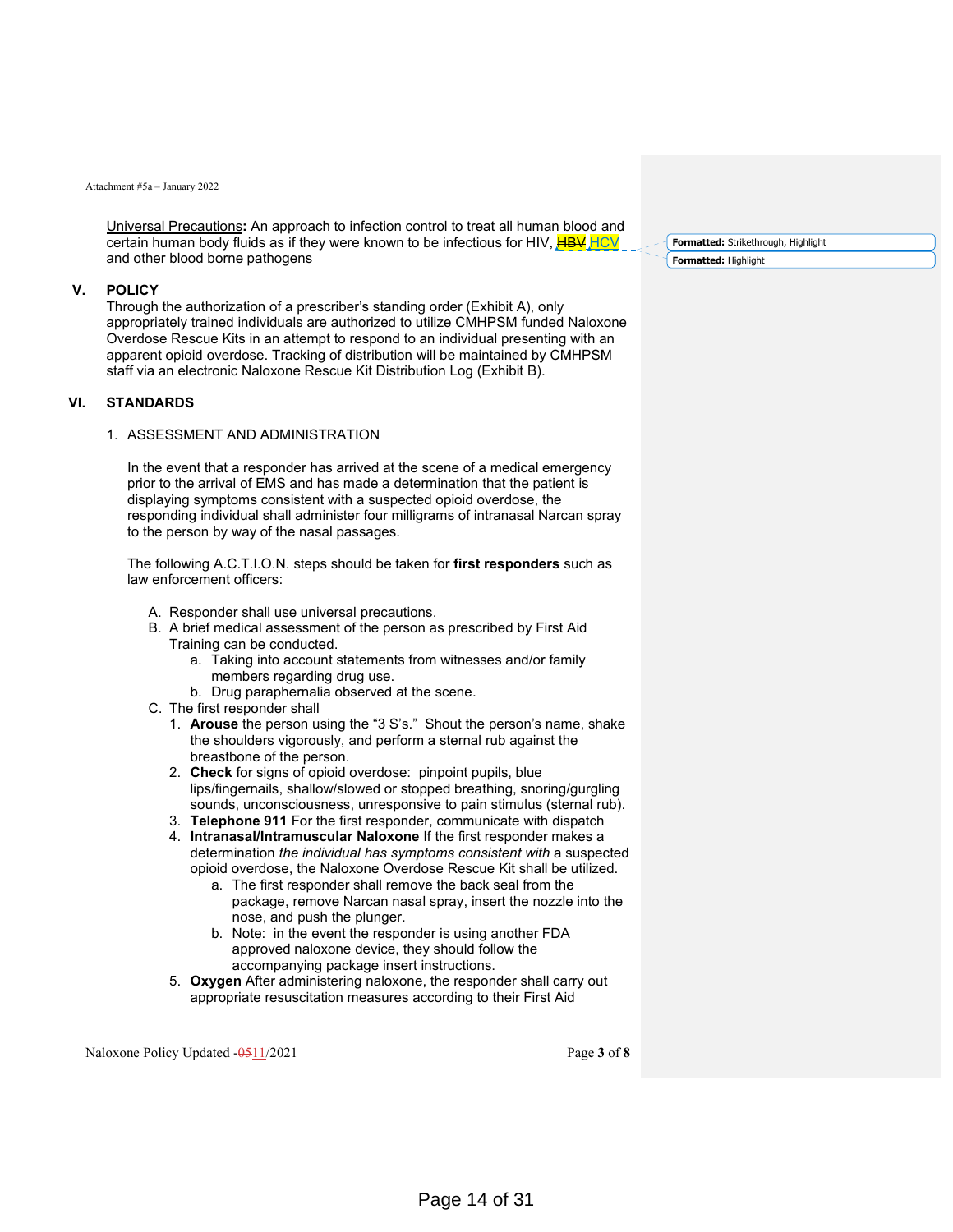Responder training (i.e. CPR and/or rescue breathing) as delivering oxygen to the person is critical in an overdose.

- 6. **Naloxone Again** In the event the person does not resume breathing or regain consciousness, naloxone may be repeated every 2-3 minutes until EMS arrives.
	- a. EMS shall be contacted, and the person should be encouraged to be transported to the hospital for medical attention via EMS.
	- b. Responder should stay with the person until EMS arrives.
	- c. The person can be placed in a position of comfort once consciousness is regained and breathing resumes. If the person vomits, a recovery position shall be utilized (see image to right)



For **community layperson** administration, the following A.C.T.I.O.N steps shall be taken: (It is recommended that the community layperson should use universal precautions if available prior to administering naloxone.)

- A. **Arouse** the person with the 3 S's: Shout the person's name, shake their shoulders vigorously, and perform a sternal rub by making fist and rubbing it along the breastbone of the person to check for pain response.
- B. **Check** for signs of an opioid overdose which may include some or all of these symptoms: pinpoint pupils, shallow/slow breathing or no breathing, gurgling/snoring-like sounds, unconsciousness, unresponsive to pain stimulus
- **C. Telephone 911**
- D. **Intranasal/Intramuscular Naloxone** administer intranasal naloxone by removing the back seal from the package, inserting the Narcan nasal spray nozzle into the nose, and pushing the plunger. *Note: in the event the responder is using another FDA approved naloxone device, they should follow the accompanying package insert instructions.*
- E. **Oxygen** As oxygen is critical to survival, the responder can deliver 2 rescue breaths initially and then 1 breath every 5 seconds, or perform CPR, or follow dispatch instructions. The responder can do what they are comfortable in performing and according to what they are trained to do while waiting for EMS to arrive.
- F. **Naloxone Again** If the person does not resume breathing or regains consciousness after the initial dose of Narcan nasal spray, the responder can repeat naloxone every 2-3 minutes until the person resumes breathing, regains consciousness, or EMS arrives.
	- a. Responder should stay with the patient until EMS arrives.
	- b. The person can be placed in a position of comfort once consciousness is regained and breathing resumes. If the person vomits or if the responder must leave the situation, a recovery position shall be utilized (see image to right)



Naloxone Policy Updated  $-0.511/2021$  Page 4 of 8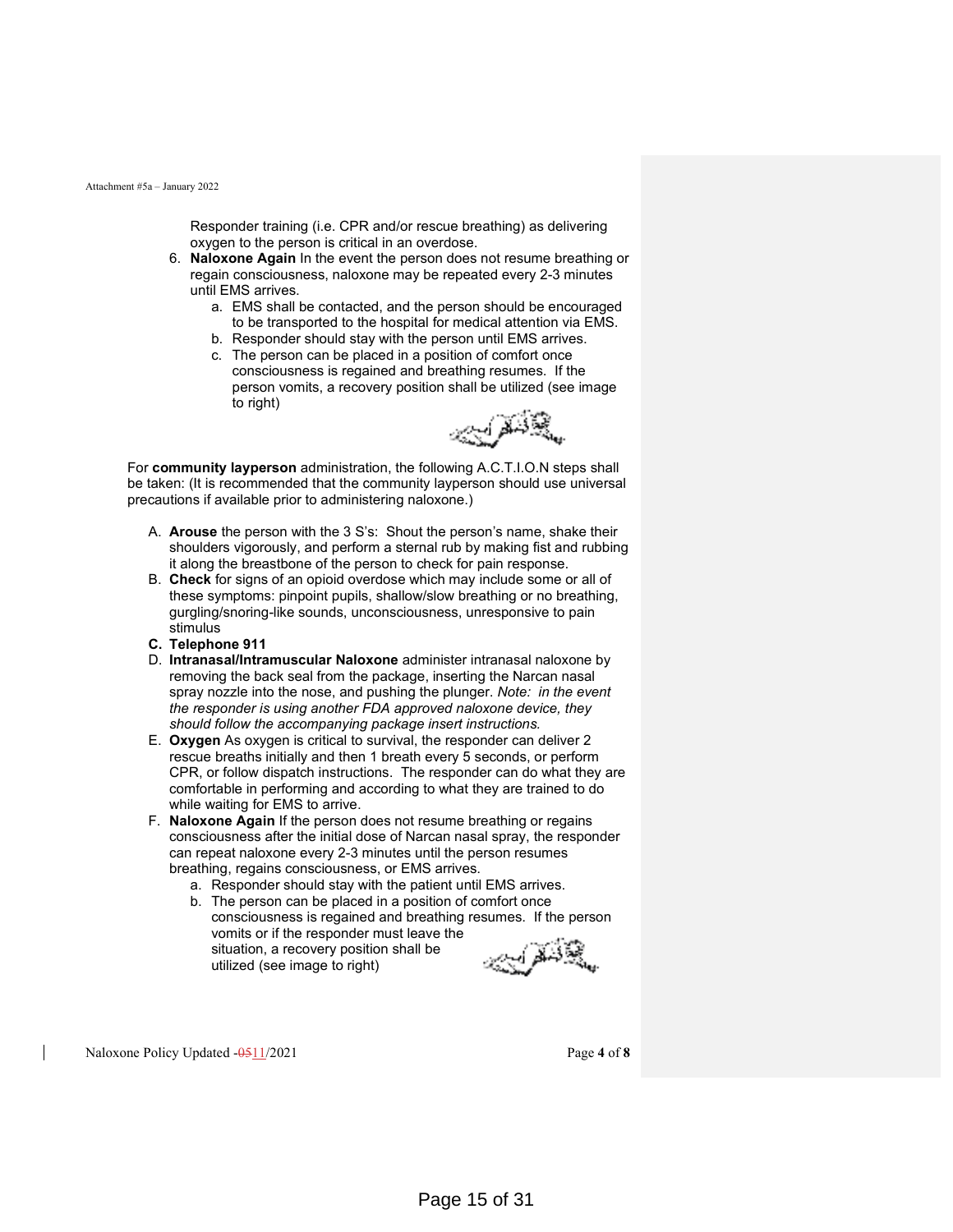#### 2. REPORTING

A complete case report of the incident shall be completed per the responders organizational policies for internal reporting. by the responder. In the case of law enforcement, the officer shall follow agency protocol as designated by the respective department. The Law Enforcement Naloxone Use Report (Exhibit C) will be provided in the kit. In the case of crisis or program staff or volunteers, reporting the incident to the supervisor and completion of incident report shall be made prior to the end of his/her shift. Program staff, volunteers or community members should complete an online Community Layperson Naloxone Use Report at www.cmhpsm.org/save. The website link is included on a Thank You card which will be included in the kit. (Exhibit D).

Notify CMHPSM within 24 business hours of the overdose rescue via fax as indicated on the Law Enforcement Naloxone Use Report forms or for Community Lay Persons, report using the Naloxone Use Report online form indicated on the Thank You card.

#### 3. EQUIPMENT AND MAINTENANCE

It shall be the responsibility of the responders to inspect Naloxone Overdose Rescue Kits issued to them prior to the start of each shift (in the case of law enforcement) or at a minimum monthly, to ensure that the kits are intact. The responder will be responsible for their assigned Naloxone Overdose Rescue Kit and must be able to account for it at all times.

#### Expiration:

*Please follow the expiration date printed on the blister pack of the NARCAN Nasal Spray Product you have. It is important to check your box of naloxone to ensure expiration date, and to make arrangements for replacement 3-6 months prior to expiration.* 

#### *Storage:*

*Store NARCAN Nasal Spray in accordance with the storage instructions found in the package insert included with NARCAN Nasal Spray product you have.* 

Damaged equipment shall be reported to the supervisor immediately. A written inventory documenting the quantities, lot numbers and expirations of naloxone replacement supplies, and a log documenting the issuance of replacement units shall be maintained by the entity receiving the Naloxone Overdose Rescue Kits.

#### 4. DISTRIBUTION

For community naloxone distribution, any organization that distributes Naloxone Overdose Rescue Kits **obtained from CMHPSM** will need to have at least two

Naloxone Policy Updated -0511/2021 Page 5 of **8**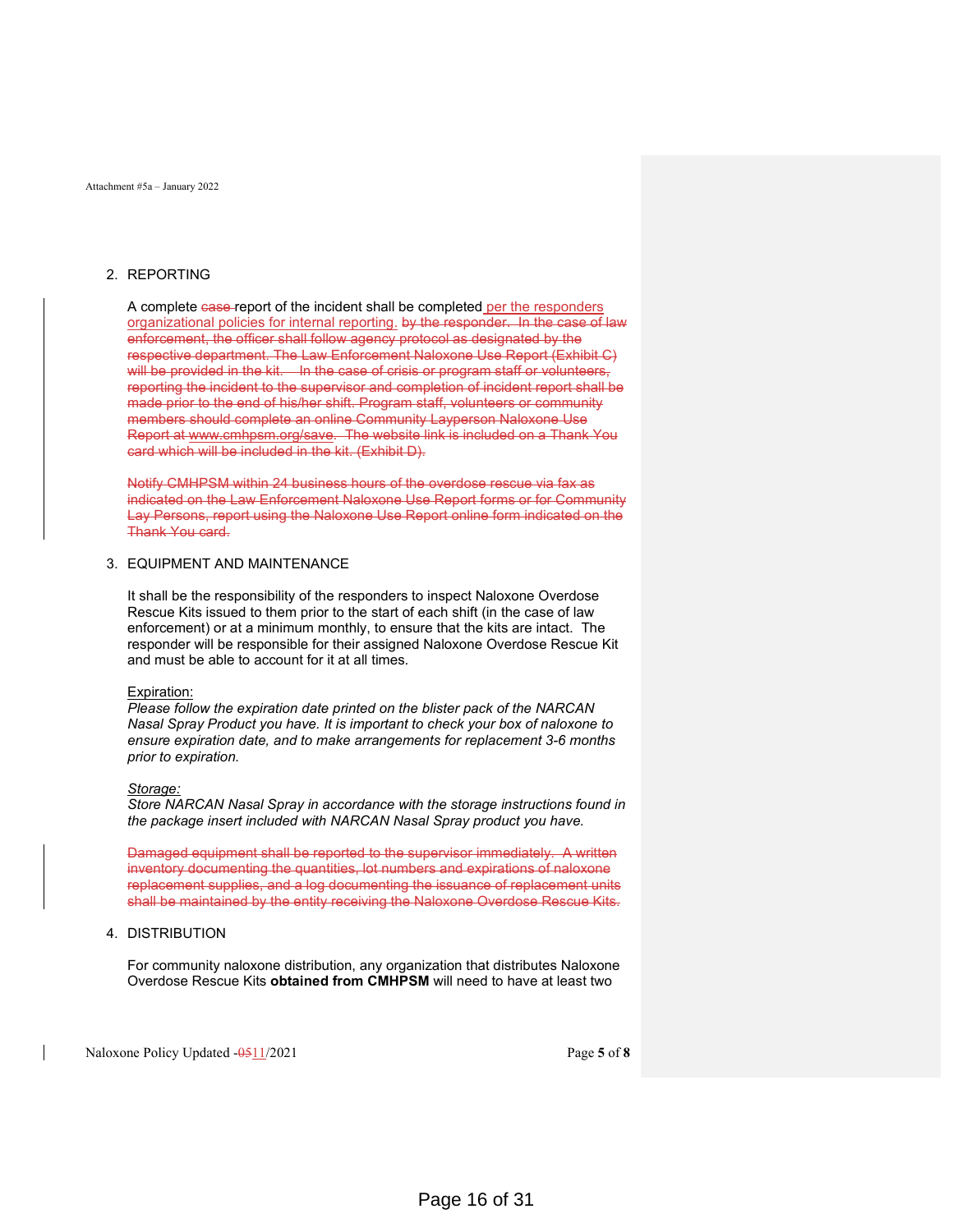staff/representatives complete the Train the Trainer course from a CMHPSM approved trainer. Each organization will be responsible to:

- A. Store the Naloxone Rescue kits in accordance with the storage instructions found in the package insert included with the NARCAN Nasal Spray product you have. Naloxone Overdose Rescue Kits should be stored in a secure, lockable cabinet limited to individuals who have received the Train the Trainer training.
- B. Ensure that individuals complete the Community Naloxone Kit Distribution Form (Exhibit E) prior to distribution and submit completed forms to CMHPSM.
- G.B. Train individuals how to respond to opioid overdoses using the:
	- a. Take ACTION curriculum protocol and PowerPoint (Exhibit F) OR
		- b. At the minimum, educate the individual using topics covered in the Opioid Overdose & Naloxone patient education brochure (Exhibit G) OR
		- c. Utilize the web-based naloxone training found on www.overdoseACTION.org. OR
		- d. Attend another approved training by CMHPSM/MDHHS
	- i. Note: Any virtual training efforts must be preapproved by CMHPSM
- **D.C.** Sign a Receipt of Naloxone Overdose Rescue Kit (Exhibit H) and submit to CMHPSM.
- E.D. Sign a Memorandum of Understanding (MOU) with CMHPSM if receiving Naloxone Overdose Rescue Kits for further distribution outside of agency staff (Exhibit I).
	- a. If an individual does not have an affiliated organization or the organization is unable to sign a Memorandum of Understanding (MOU) with CMHPSM, they will need to work directly with CMHPSM to coordinate getting the distribution of naloxone rescue kits to trained individuals. CMHPSM may recommend the state naloxone portal or another local organization who has an MOU who can verify the training occurred and distribute a kit. This will be considered on a case by casecase-by-case basis and CMHPSM will need to document reason why an MOU cannot be obtained. Return all forms to CMHPSM.

#### 5. REPLACEMENT

Naloxone Overdose Rescue Kits that have been used should be replaced. In the event the inventory is nearing depletion or expiration, the agency should notify the CMHPSM to determine if additional resources are available to replenish the supply 3-6 months prior to expiration date.

6. ORDERING

Naloxone Policy Updated -0511/2021 Page 6 of 8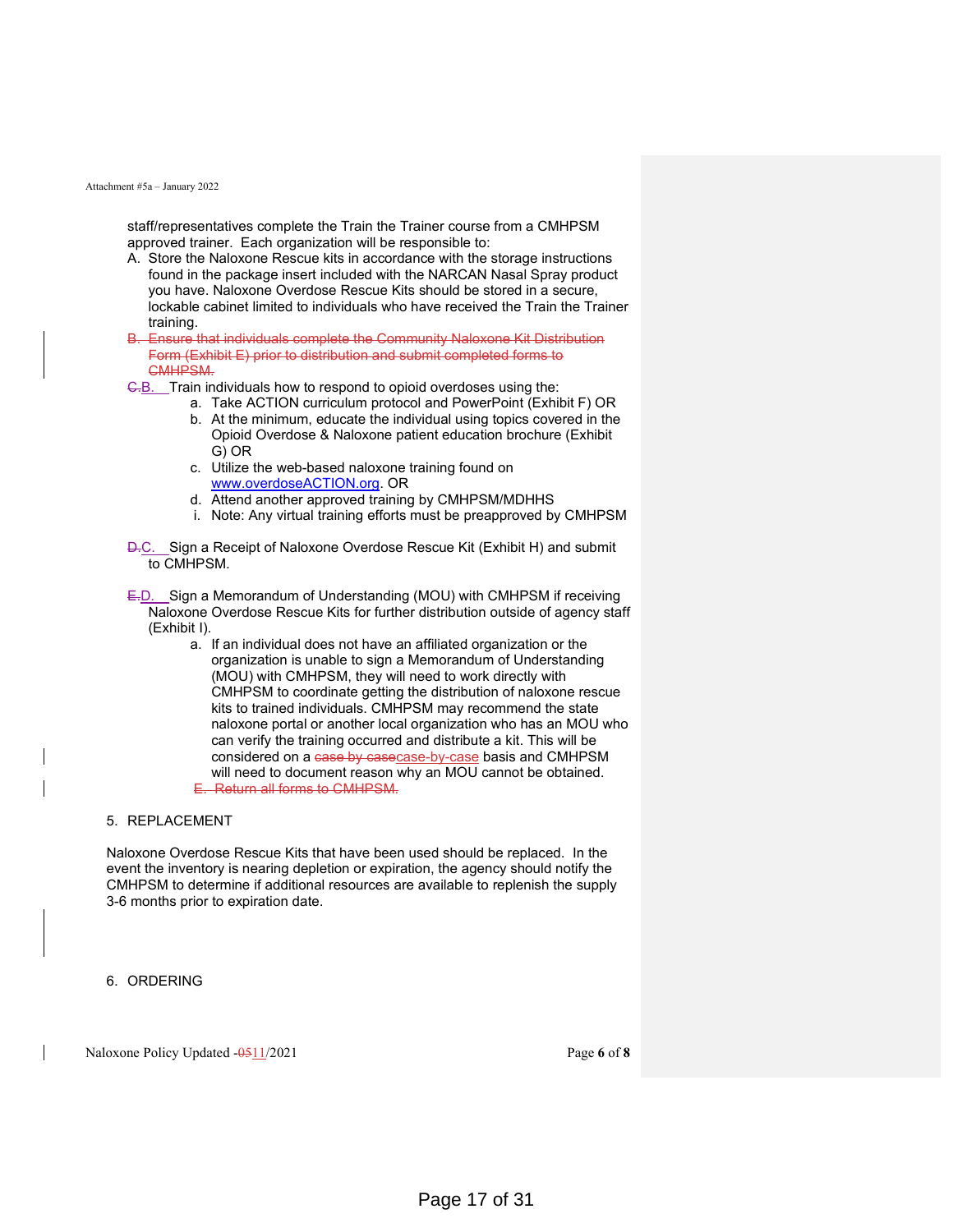Naloxone Overdose Rescue Kits and/or boxes of Naloxone can be ordered by trained individuals and organizations by contacting CMHPSM or completing the CMHPSM Naloxone Order Form available on the CMHPSM website (https://www.cmhpsm.org/opioid-overdose-prevention-naloxone).

To order Naloxone CMHPSM will need the following information:

- Ordering Individual's Name
- Organization
- Date Trained
- Trainer/Training Organization Name
- Number of Naloxone Overdose Rescue Kits needed or Naloxone only
- Date Needed
- Pick Up or Delivery (Delivery is dependent on location and ability of staff to deliver)

Trained individuals and organizations are also able to order Naloxone directly through the State's online portal Online Portal. Please note, that the State Portal is only for Naloxone. To order full Naloxone Overdose Rescue Kits contact CMHPSM directly.

#### 7. VIRTUAL TRAINING CONSIDERATIONS

When in-person training is unavailable, CMHPSM trainers may request pre-approval to provide virtual training. Trainers must have a plan to assess for fidelity and ensure participant participation via video conference platforms. Additionally, trainees will need to be able to demonstrate responding to an overdose, rescue breathing and other learning objectives of the training.

#### **VII. EXHIBITS**

- A. Prescriber's Standing Order for Opioid Overdose Rescue with Naloxone
- B. Naloxone Rescue Kit Distribution Log Sample
- C. Law Enforcement Naloxone Use Report

D. Thank You Card

- 
- E. Community Naloxone Kit Distribution Form<br>F.C. Take ACTION Opioid Overdose Training C Take ACTION Opioid Overdose Training Curriculum Outline
- G.D. Patient Education Take ACTION brochure
- H.E. Receipt of Naloxone Overdose Rescue Kits
- **I.F. Naloxone Distribution Memorandum of Understanding**

#### **VIII. REFERENCES**

State of Michigan Enrolled Senate Bill No. 857 https://www.legislature.mi.gov/documents/2013-2014/publicact/pdf/2014-PA-0314.pdf

Naloxone Policy Updated -0511/2021 Page 7 of **8** 

**Formatted:** Indent: Left: 1", No bullets or numbering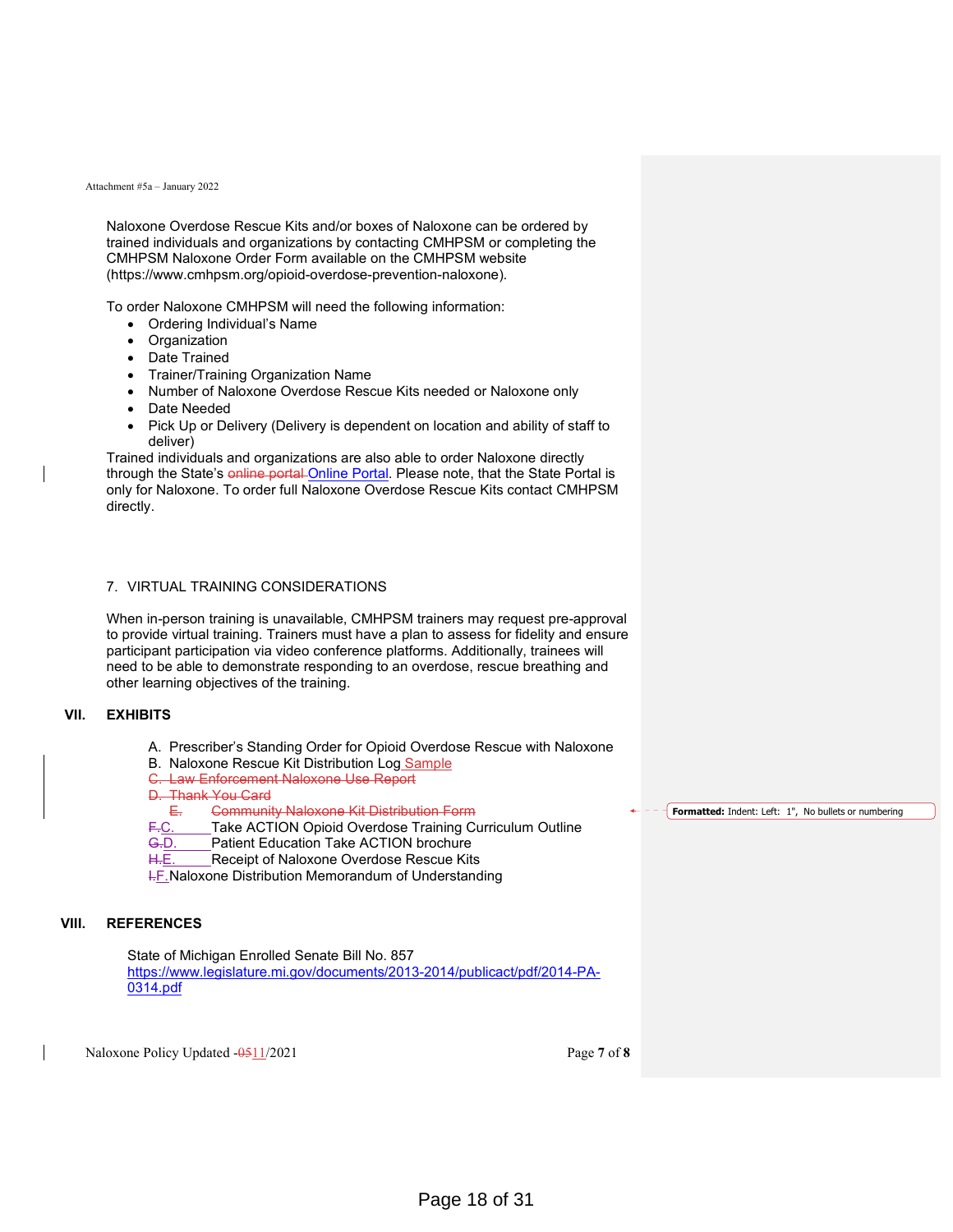Occupational Safety & Health Administration: Bloodborne Pathogen Definitions 1910.1030(b) https://www.osha.gov/pls/oshaweb/owadisp.show\_document?p\_table=STANDA RDS&p\_id=10051#1910.1030(b)

Naloxone Policy Updated -0511/2021 Page 8 of 8

 $\overline{\phantom{a}}$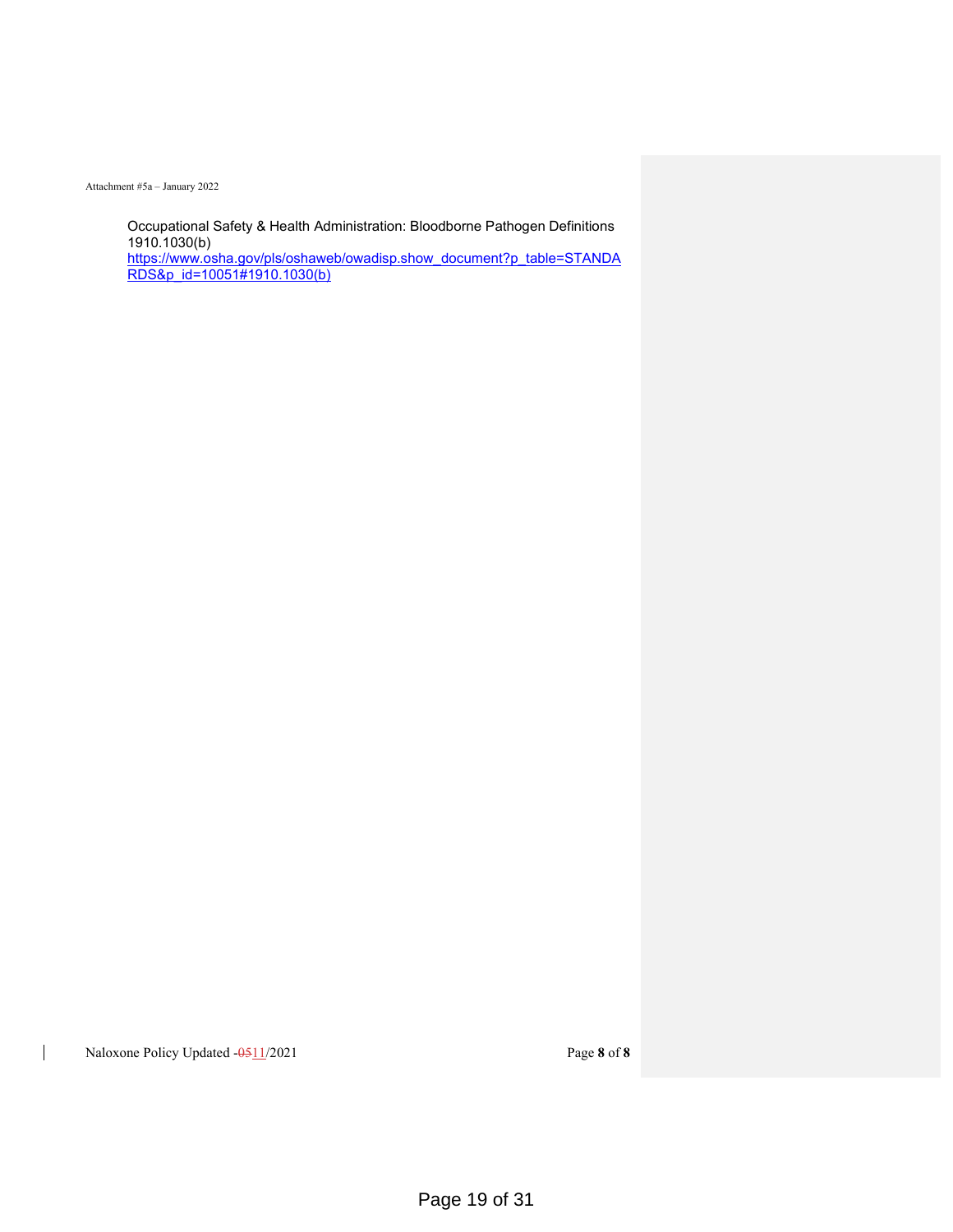| <b>Community Mental Health Partnership</b>                   | <b>Policy</b>                                |
|--------------------------------------------------------------|----------------------------------------------|
| of Southeast Michigan/PIHP                                   | <b>Regional Naloxone Overdose Rescue Kit</b> |
|                                                              | <b>Distribution and Utilization</b>          |
| <b>Department: SUD</b><br><b>Author: Nicole Adelman</b>      | <b>Local Policy Number (if used)</b>         |
| <b>Oversight Policy Board</b><br><b>Approval Date</b><br>TBD | <b>Implementation Date</b><br>TBD            |

## **I. PURPOSE**

To reduce fatal opioid overdoses by allowing the distribution of Community Mental Health Partnership of Southeast Michigan (CMHPSM) funded Naloxone Overdose Rescue Kits by regional law enforcement agencies, first responders, crisis staff and other authorized individuals, as well as trained community members.

## **II. REVISION HISTORY**

| <b>DATE</b> | REV. NO. | <b>MODIFICATION</b>                     |
|-------------|----------|-----------------------------------------|
| 12-2018     |          |                                         |
| 4-2019      | 2.0      | Language<br>changes/updates/attachments |
| 11-2021     | 3.0      | Policy updates/attachment updates       |

## **III. APPLICATION**

This policy applies to all staff and contractual organizations receiving any funding directly or sub-contractually, within the provider network of the CMHPSM**,** and any first responders, including community laypeople, who will be administering naloxone that are not under contract or in the provider network to utilize the CMHPSM issued Naloxone Overdose Rescue Kits.

## **IV. DEFINITIONS**

Approved Training: Training on administration of naloxone that is provided by a CMHPSM authorized agency; Designated Law Enforcement Training Department in conjunction with Medical Personnel; Hospital; Health Department personnel or Michigan Department of Health and Human Services Designated Trainers, and any trainer within the community who received "Train the Trainer" instruction. Training should include experiential hands-on practice with the naloxone administration device when possible. The use of virtual training or virtual training platforms by trained trainers needs prior approval before implementation by CMHPSM trainers and/or CMHPSM staff.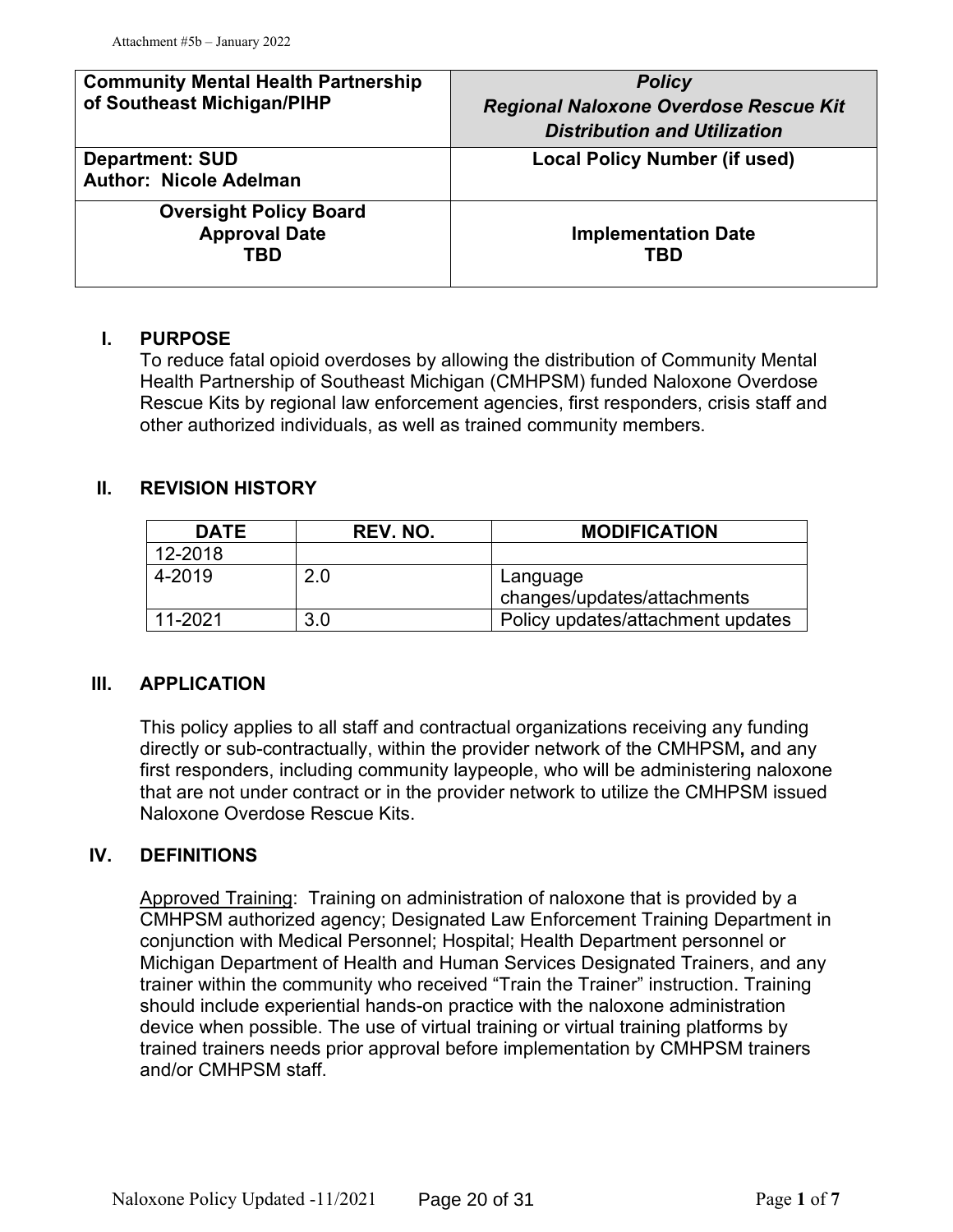Community Mental Health Partnership of Southeast Michigan (CMHPSM): The Regional Entity that serves as the PIHP for Lenawee, Livingston, Monroe and Washtenaw for mental health, developmental disabilities, and substance use disorder services.

Community Mental Health Services Program (CMHSP): A program operated under chapter 2 of the Mental Health Code as a county community mental health agency, a community mental health authority, or a community mental health organization.

Crisis Staff: Any staff assigned to a crisis response team/program within a CMHSP or substance use disorder (SUD) provider network who is involved in urgent/emergent responding to individuals engaged in using opioids and who are at risk of an overdose. This pertains to mobile outreach and crisis teams within the CMHSP, Regional Engagement Centers, emergency shelters, etc.

Opioid**:** A drug that is derived from the opium poppy or made synthetically. Opioids are narcotic sedatives that depress activity of the central nervous system, reduce pain, and induce sleep. First Responders often encounter opioids in the form of morphine, methadone, codeine, heroin, fentanyl, oxycodone and hydrocodone.

Naloxone**:** An opioid antagonist that can be used to counter the effects of an opioid overdose. Specifically, it can displace opioids from the receptors in the brain that control the central nervous system and respiratory system. It is marketed under various trademarks including, "Narcan." *Naloxone is only effective if administered to an individual who has opioids in their body.* 

Naloxone Overdose Rescue Kit: A kit containing one box of Narcan® Nasal Spray (containing two doses of naloxone intranasal 4mg each) one pair of latex free gloves, one-way valve breathing barrier, instructional brochures, and other items and local resource information as applicable.

Prescription Label: A label that denotes the CMHPSM address, name of recipient agency, organization, event or individual; date of distribution; expiration date of the medication; sig notation, and prescriber name and address.

Regional Entity: The entity established under section 204b of the Michigan Mental Health Code to provide specialty services and supports.

Responder: Any individual authorized to utilize a CMHPSM Naloxone Overdose Rescue Kit *who has completed an approved training*.

State Portal: Online portal for obtainment of naloxone which is made available to organizations through the MDHHS website.

Substance Use Disorder (SUD) Core Provider: A local provider of substance use services utilizing the ROSC Model that coordinates all levels of care for clients with substance use disorders.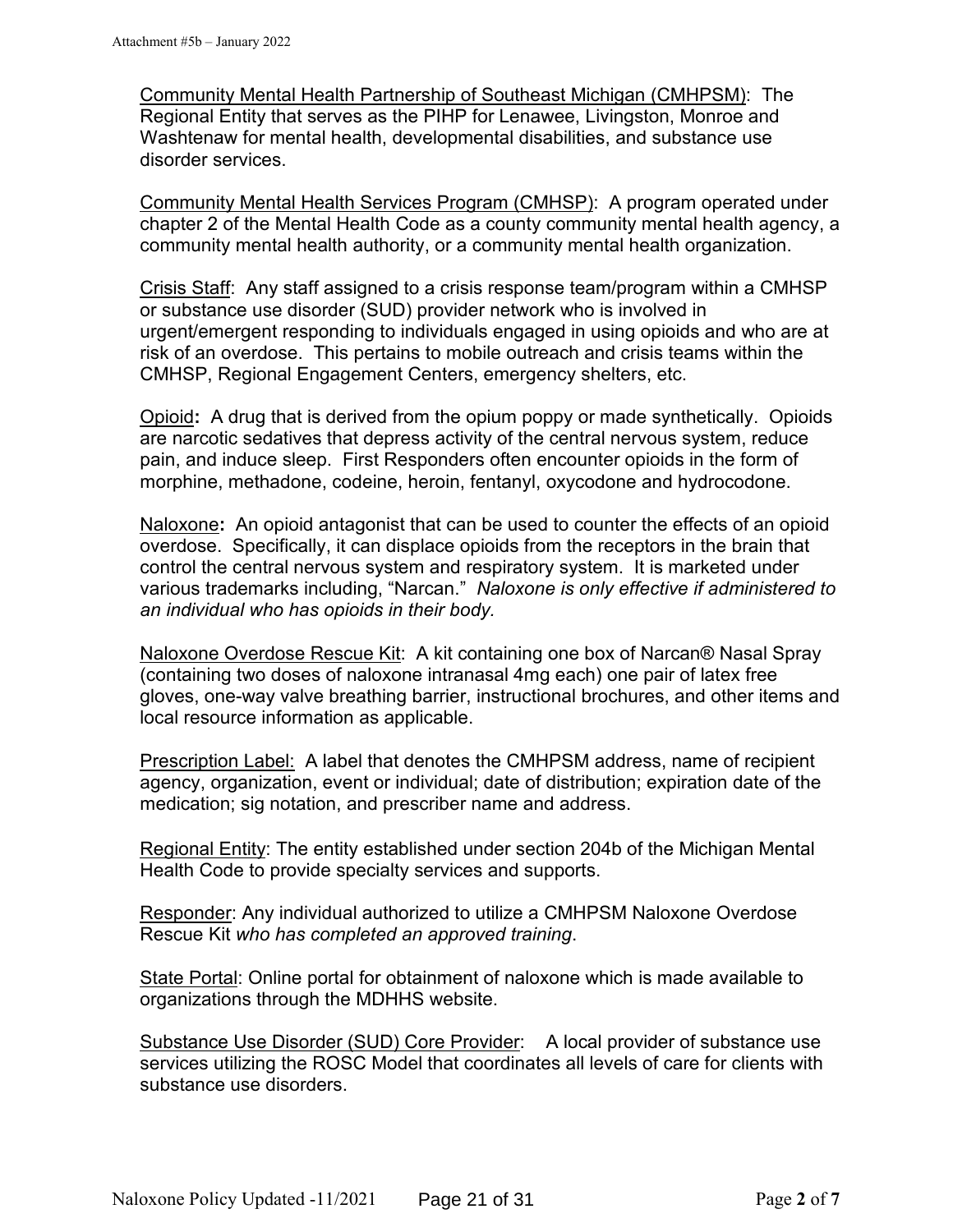Universal Precautions**:** An approach to infection control to treat all human blood and certain human body fluids as if they were known to be infectious for HIV, HCV and other blood borne pathogens

## **V. POLICY**

Through the authorization of a prescriber's standing order (Exhibit A), only appropriately trained individuals are authorized to utilize CMHPSM funded Naloxone Overdose Rescue Kits in an attempt to respond to an individual presenting with an apparent opioid overdose. Tracking of distribution will be maintained by CMHPSM staff via an electronic Naloxone Rescue Kit Distribution Log (Exhibit B).

## **VI. STANDARDS**

## 1. ASSESSMENT AND ADMINISTRATION

In the event that a responder has arrived at the scene of a medical emergency prior to the arrival of EMS and has made a determination that the patient is displaying symptoms consistent with a suspected opioid overdose, the responding individual shall administer four milligrams of intranasal Narcan spray to the person by way of the nasal passages.

The following A.C.T.I.O.N. steps should be taken for **first responders** such as law enforcement officers:

- A. Responder shall use universal precautions.
- B. A brief medical assessment of the person as prescribed by First Aid Training can be conducted.
	- a. Taking into account statements from witnesses and/or family members regarding drug use.
	- b. Drug paraphernalia observed at the scene.
- C. The first responder shall
	- 1. **Arouse** the person using the "3 S's." Shout the person's name, shake the shoulders vigorously, and perform a sternal rub against the breastbone of the person.
	- 2. **Check** for signs of opioid overdose: pinpoint pupils, blue lips/fingernails, shallow/slowed or stopped breathing, snoring/gurgling sounds, unconsciousness, unresponsive to pain stimulus (sternal rub).
	- 3. **Telephone 911** For the first responder, communicate with dispatch
	- 4. **Intranasal/Intramuscular Naloxone** If the first responder makes a determination *the individual has symptoms consistent with* a suspected opioid overdose, the Naloxone Overdose Rescue Kit shall be utilized.
		- a. The first responder shall remove the back seal from the package, remove Narcan nasal spray, insert the nozzle into the nose, and push the plunger.
		- b. Note: in the event the responder is using another FDA approved naloxone device, they should follow the accompanying package insert instructions.
	- 5. **Oxygen** After administering naloxone, the responder shall carry out appropriate resuscitation measures according to their First Aid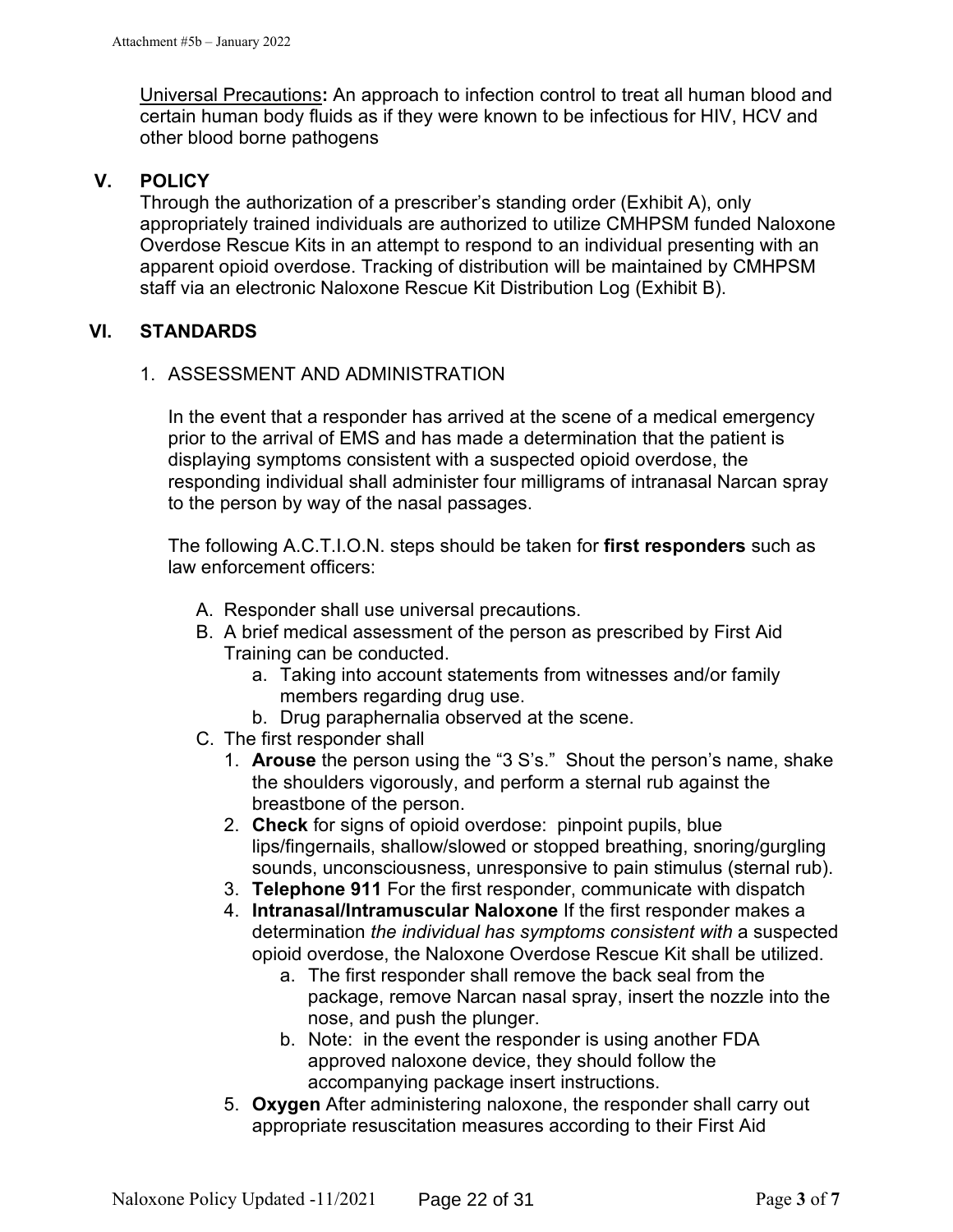Responder training (i.e. CPR and/or rescue breathing) as delivering oxygen to the person is critical in an overdose.

- 6. **Naloxone Again** In the event the person does not resume breathing or regain consciousness, naloxone may be repeated every 2-3 minutes until EMS arrives.
	- a. EMS shall be contacted, and the person should be encouraged to be transported to the hospital for medical attention via EMS.
	- b. Responder should stay with the person until EMS arrives.
	- c. The person can be placed in a position of comfort once consciousness is regained and breathing resumes. If the person vomits, a recovery position shall be utilized (see image to right)



For **community layperson** administration, the following A.C.T.I.O.N steps shall be taken: (It is recommended that the community layperson should use universal precautions if available prior to administering naloxone.)

- A. **Arouse** the person with the 3 S's: Shout the person's name, shake their shoulders vigorously, and perform a sternal rub by making fist and rubbing it along the breastbone of the person to check for pain response.
- B. **Check** for signs of an opioid overdose which may include some or all of these symptoms: pinpoint pupils, shallow/slow breathing or no breathing, gurgling/snoring-like sounds, unconsciousness, unresponsive to pain stimulus
- **C. Telephone 911**
- D. **Intranasal/Intramuscular Naloxone** administer intranasal naloxone by removing the back seal from the package, inserting the Narcan nasal spray nozzle into the nose, and pushing the plunger. *Note: in the event the responder is using another FDA approved naloxone device, they should follow the accompanying package insert instructions.*
- E. **Oxygen** As oxygen is critical to survival, the responder can deliver 2 rescue breaths initially and then 1 breath every 5 seconds, or perform CPR, or follow dispatch instructions. The responder can do what they are comfortable in performing and according to what they are trained to do while waiting for EMS to arrive.
- F. **Naloxone Again** If the person does not resume breathing or regains consciousness after the initial dose of Narcan nasal spray, the responder can repeat naloxone every 2-3 minutes until the person resumes breathing, regains consciousness, or EMS arrives.
	- a. Responder should stay with the patient until EMS arrives.
	- b. The person can be placed in a position of comfort once consciousness is regained and breathing resumes. If the person vomits or if the responder must leave the an Juri situation, a recovery position shall be utilized (see image to right)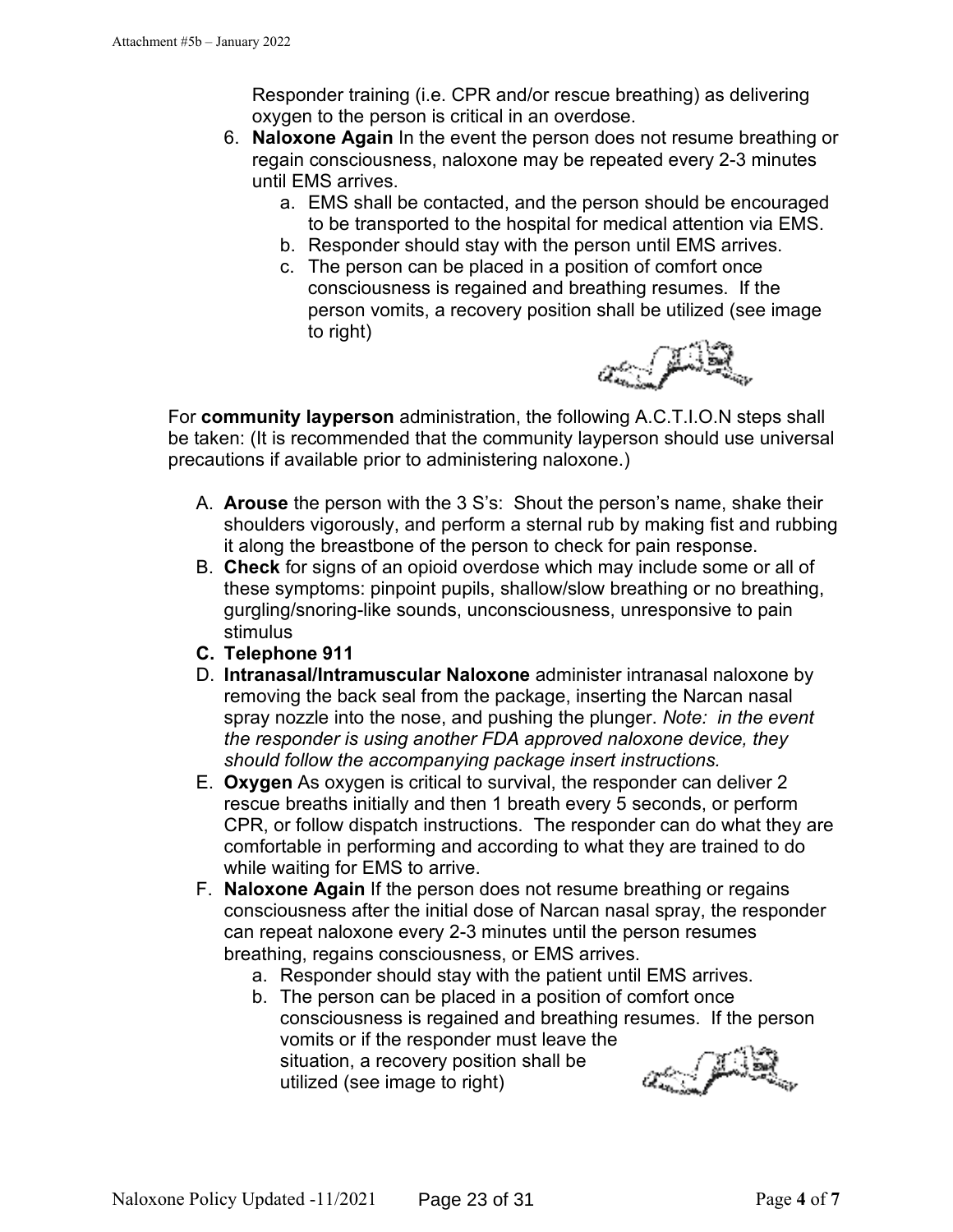## 2. REPORTING

A complete report of the incident shall be completed per the responders organizational policies for internal reporting.

## 3. EQUIPMENT AND MAINTENANCE

It shall be the responsibility of the responders to inspect Naloxone Overdose Rescue Kits issued to them prior to the start of each shift (in the case of law enforcement) or at a minimum monthly, to ensure that the kits are intact. The responder will be responsible for their assigned Naloxone Overdose Rescue Kit and must be able to account for it at all times.

## Expiration:

*Please follow the expiration date printed on the blister pack of the NARCAN Nasal Spray Product you have. It is important to check your box of naloxone to ensure expiration date, and to make arrangements for replacement 3-6 months prior to expiration.* 

## *Storage:*

*Store NARCAN Nasal Spray in accordance with the storage instructions found in the package insert included with NARCAN Nasal Spray product you have.* 

## 4. DISTRIBUTION

For community naloxone distribution, any organization that distributes Naloxone Overdose Rescue Kits **obtained from CMHPSM** will need to have at least two staff/representatives complete the Train the Trainer course from a CMHPSM approved trainer. Each organization will be responsible to:

- A. Store the Naloxone Rescue kits in accordance with the storage instructions found in the package insert included with the NARCAN Nasal Spray product you have. Naloxone Overdose Rescue Kits should be stored in a secure, lockable cabinet limited to individuals who have received the Train the Trainer training.
- B. Train individuals how to respond to opioid overdoses using the:
	- a. Take ACTION curriculum protocol and PowerPoint (Exhibit F) OR
	- b. At the minimum, educate the individual using topics covered in the Opioid Overdose & Naloxone patient education brochure (Exhibit G) OR
	- c. Utilize the web-based naloxone training found on www.overdoseACTION.org. OR
	- d. Attend another approved training by CMHPSM/MDHHS
	- i. Note: Any virtual training efforts must be preapproved by CMHPSM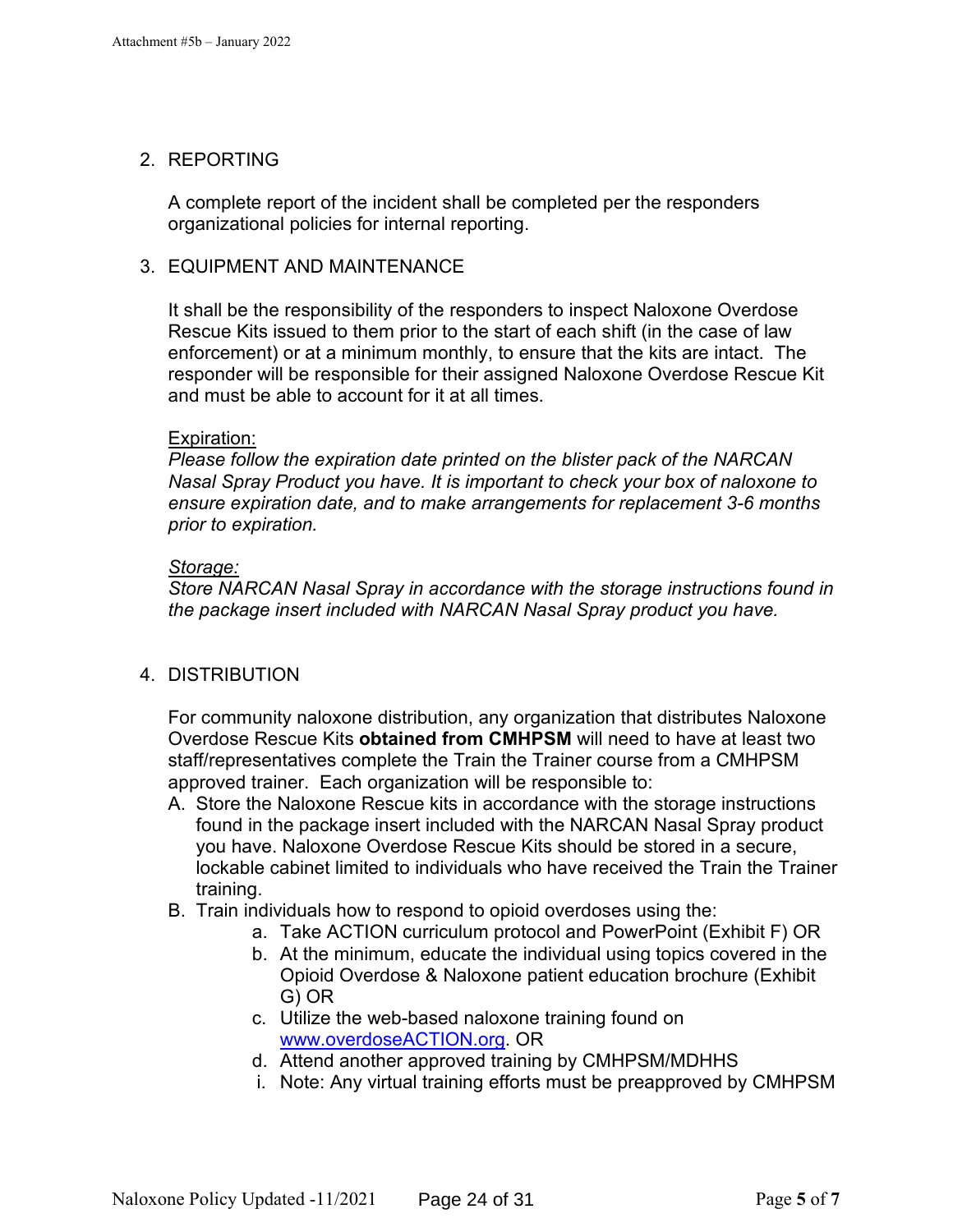- C. Sign a Receipt of Naloxone Overdose Rescue Kit (Exhibit H) and submit to **CMHPSM**
- D. Sign a Memorandum of Understanding (MOU) with CMHPSM if receiving Naloxone Overdose Rescue Kits for further distribution outside of agency staff (Exhibit I).
	- a. If an individual does not have an affiliated organization or the organization is unable to sign a Memorandum of Understanding (MOU) with CMHPSM, they will need to work directly with CMHPSM to coordinate getting the distribution of naloxone rescue kits to trained individuals. CMHPSM may recommend the state naloxone portal or another local organization who has an MOU who can verify the training occurred and distribute a kit. This will be considered on a case-by-case basis and CMHPSM will need to document reason why an MOU cannot be obtained.

## 5. REPLACEMENT

Naloxone Overdose Rescue Kits that have been used should be replaced. In the event the inventory is nearing depletion or expiration, the agency should notify the CMHPSM to determine if additional resources are available to replenish the supply 3-6 months prior to expiration date.

## 6. ORDERING

Naloxone Overdose Rescue Kits and/or boxes of Naloxone can be ordered by trained individuals and organizations by contacting CMHPSM or completing the CMHPSM Naloxone Order Form available on the CMHPSM website (https://www.cmhpsm.org/opioid-overdose-prevention-naloxone).

To order Naloxone CMHPSM will need the following information:

- Ordering Individual's Name
- Organization
- Date Trained
- Trainer/Training Organization Name
- Number of Naloxone Overdose Rescue Kits needed or Naloxone only
- Date Needed
- Pick Up or Delivery (Delivery is dependent on location and ability of staff to deliver)

Trained individuals and organizations are also able to order Naloxone directly through the State's Online Portal. Please note, that the State Portal is only for Naloxone. To order full Naloxone Overdose Rescue Kits contact CMHPSM directly.

## 7. VIRTUAL TRAINING CONSIDERATIONS

When in-person training is unavailable, CMHPSM trainers may request pre-approval to provide virtual training. Trainers must have a plan to assess for fidelity and ensure participant participation via video conference platforms. Additionally, trainees will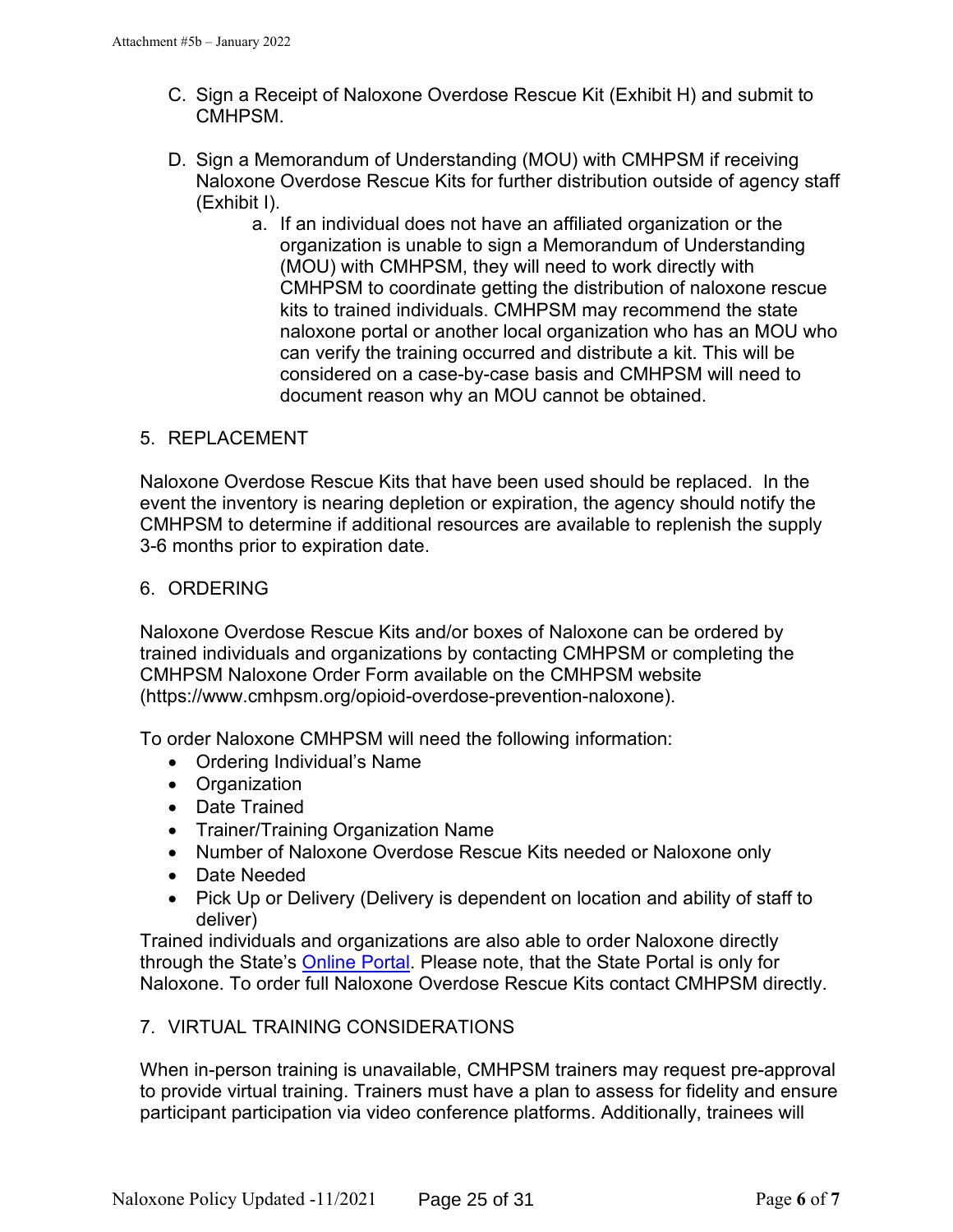need to be able to demonstrate responding to an overdose, rescue breathing and other learning objectives of the training.

## **VII. EXHIBITS**

- A. Prescriber's Standing Order for Opioid Overdose Rescue with Naloxone
- B. Naloxone Rescue Kit Distribution Log Sample
- C. Take ACTION Opioid Overdose Training Curriculum Outline
- D. Patient Education Take ACTION brochure
- E. Receipt of Naloxone Overdose Rescue Kits
- F. Naloxone Distribution Memorandum of Understanding

## **VIII. REFERENCES**

State of Michigan Enrolled Senate Bill No. 857 https://www.legislature.mi.gov/documents/2013-2014/publicact/pdf/2014-PA-0314.pdf

Occupational Safety & Health Administration: Bloodborne Pathogen Definitions 1910.1030(b)

https://www.osha.gov/pls/oshaweb/owadisp.show\_document?p\_table=STANDA RDS&p\_id=10051#1910.1030(b)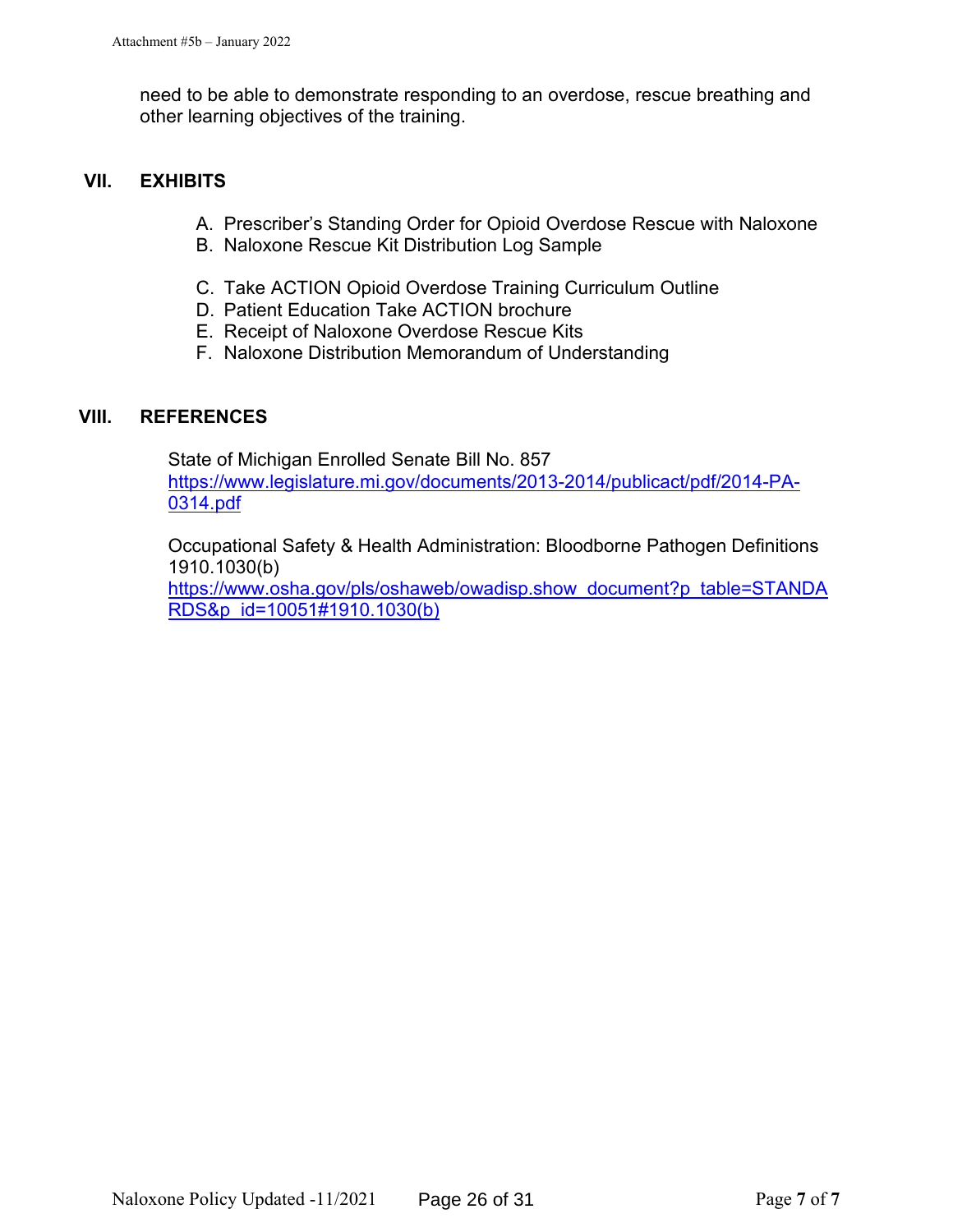

# **CEO Report**

# **Community Mental Health Partnership of Southeast Michigan**

**Submitted to the CMHPSM Board of Directors** 

**January 5, 2022 for the January 12, 2022 Meeting**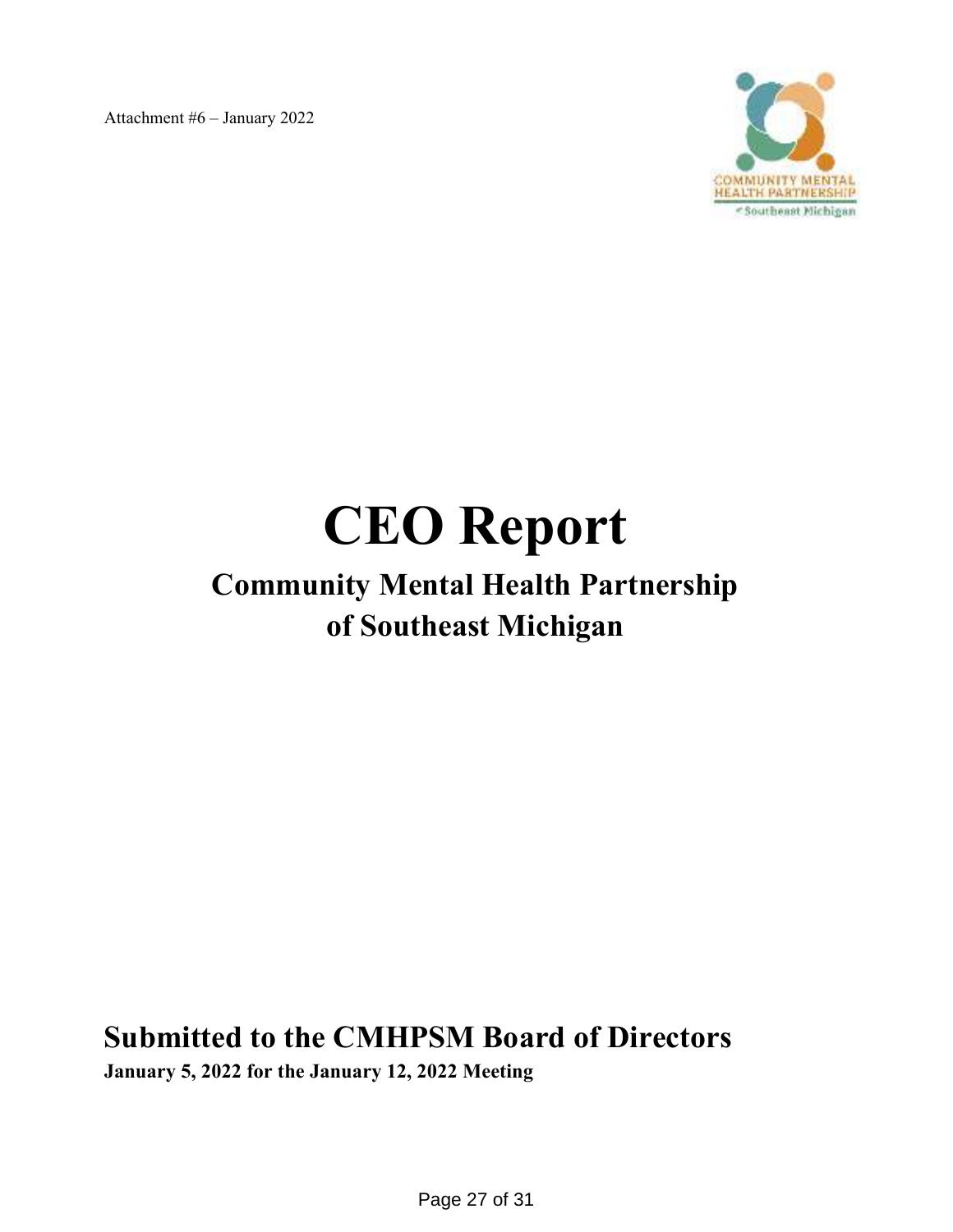## *CMHPSM Update*

- The CMHPSM had an all staff meeting on December 13, 2021. The December 27, 2021 all staff meeting was cancelled due to the Christmas holiday office closure. We are scheduled to meet on January 10, 2022 and January 24, 2022.
- The CMHPSM leadership team is continuing to meet on a weekly basis while we are working remotely.
- Staff are continuing the redesign of the CMHPSM website and will begin an effort on standardizing formatting and design across our web presence. Updates with redesigned pages are published on Friday afternoons.
- The CMHPSM has successfully transitioned to Municipal Employee Retirement System (MERS) all accumulated assets were transferred from Mutual of Omaha. Employees and the CMHPSM will both see reduced fees with our new provider moving forward.

## *COVID-19 Update*

- The CMHPSM office continues to be closed to the public outside of public Board meetings. We have penciled in a January 31, 2022 return to the yellow reduced capacity phase, but we have had multiple cases of COVID within the households of even our small staff. The most recent version of the re-opening plan is continually shared with staff as it is updated. The leadership team is continuing to review statewide and county guidance related to best practices.
- We will continue to monitor recommendations around the projected return to full office capacity in the future.

| <b>Phase:</b>                         | <b>Essential Only</b><br><b>Capacity</b> | <b>Limited Capacity</b>                                                                    | <b>Reduced Capacity</b>                                                    | <b>Full Capacity</b>                              |
|---------------------------------------|------------------------------------------|--------------------------------------------------------------------------------------------|----------------------------------------------------------------------------|---------------------------------------------------|
| Office:                               | <b>Office Closed</b>                     | <b>Limited Office</b><br><b>Attendance and</b><br><b>Office Closed to</b><br><b>Public</b> | $50\%$ Capacity – $75\%$<br><b>Capacity and Office Closed</b><br>to Public | 100% Capacity $-$<br><b>Office Open to Public</b> |
| Projected<br>Date Range<br>for Phase: |                                          | $8/31/2021 -$<br>$1/30/2021$ (Projected)                                                   | $1/31/2022$ (Projected)                                                    | No Projection                                     |
| <b>Current</b><br><b>Phase:</b>       |                                          |                                                                                            |                                                                            |                                                   |

## **Re-Opening Plan Phases as of January 5, 2022**